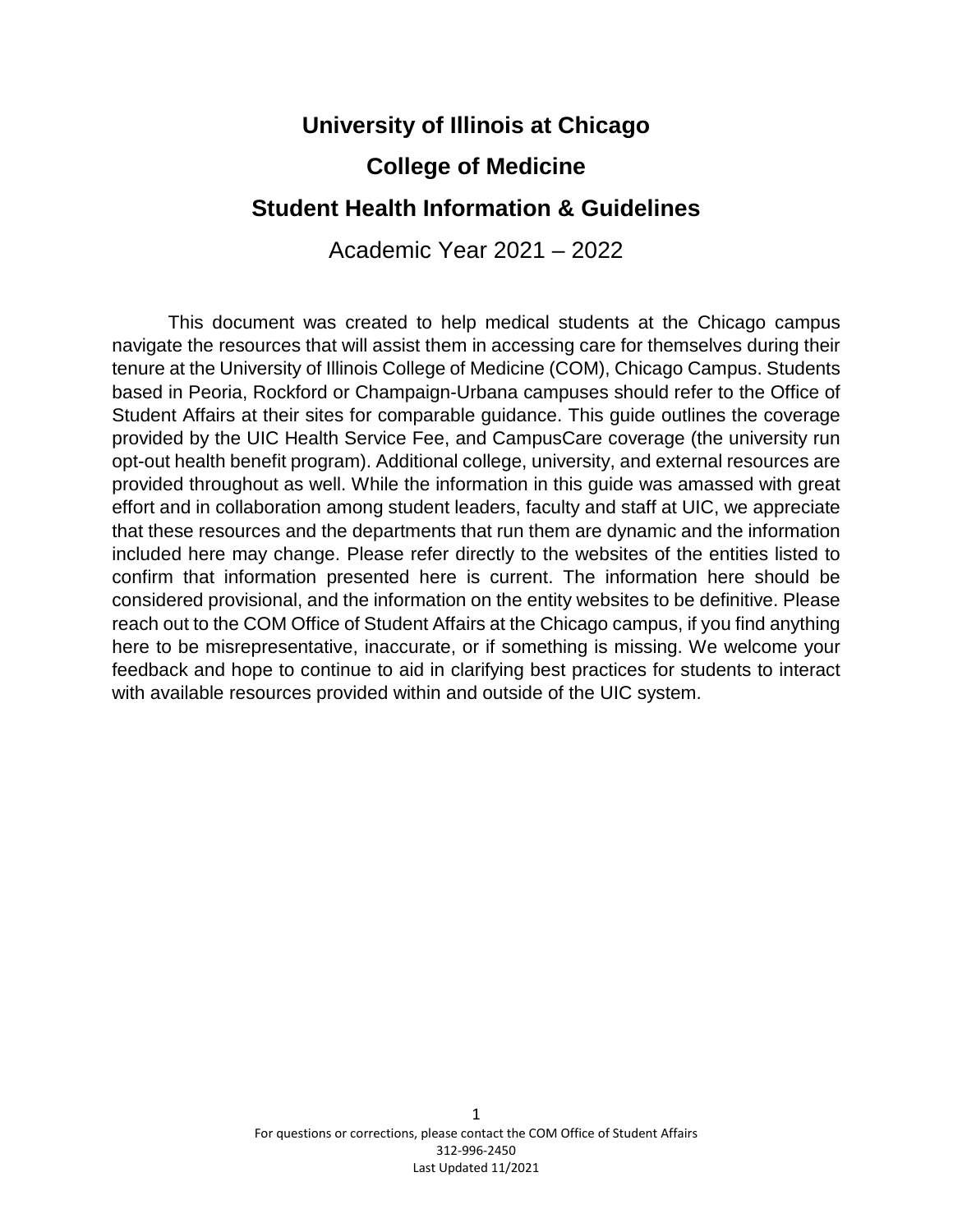|           | $\bullet$ |    |
|-----------|-----------|----|
|           | $\bullet$ |    |
|           |           |    |
|           |           |    |
|           | $\bullet$ |    |
|           | $\bullet$ |    |
|           | $\bullet$ |    |
|           | $\bullet$ |    |
|           |           |    |
|           |           |    |
|           |           |    |
|           | $\bullet$ |    |
|           | $\bullet$ |    |
|           |           |    |
|           | $\bullet$ |    |
|           | $\bullet$ |    |
|           | $\bullet$ |    |
|           | $\bullet$ |    |
|           | $\bullet$ |    |
|           |           |    |
|           |           |    |
|           |           | 23 |
|           |           |    |
|           |           |    |
| $\bullet$ |           |    |
|           |           |    |

\*Items are funded by the Student Health Services Fee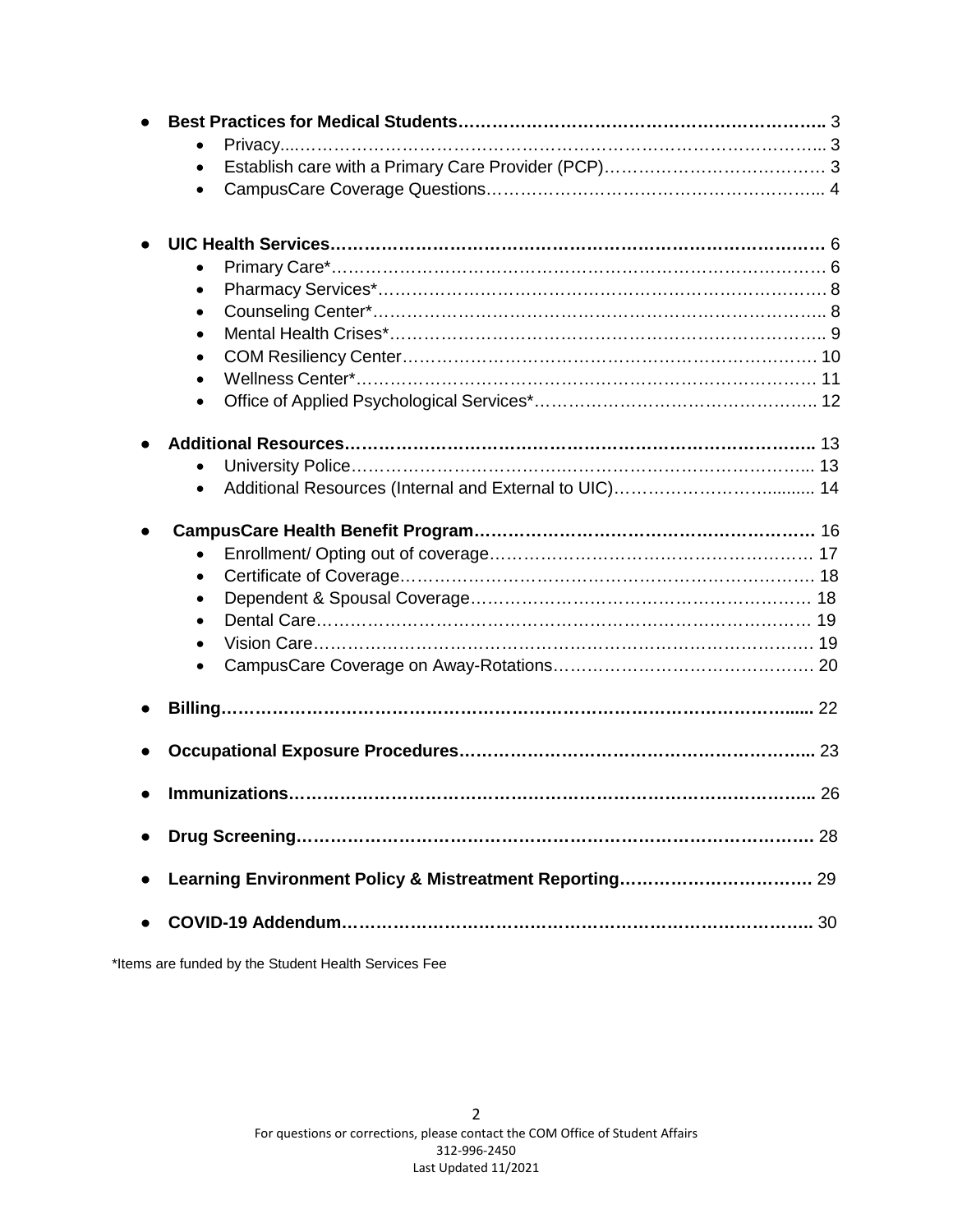# **Best Practices for Medical Students**

# **A. PRIVACY**

Privacy is important for everyone seeking healthcare, and may be a heightened concern for medical students. To ensure the privacy of University of Illinois medical students, each department has a process for learners to identify clinicians with whom they prefer not to be scheduled for learning activities. In addition, learners can be assured that when establishing care with a new provider they can request to not be scheduled with a provider who will be responsible for grading or otherwise evaluating them. Medical students should read and follow the guidance below to make sure they are not scheduled with a doctor who may will be involved in their education. With the rare exception of life-threatening emergencies, a clinician not involved in the medical student's training and/or evaluation will be made available.

If you are a medical student, **you must identify yourself as a medical student each time you call to schedule a healthcare related appointment. Your medical record will be tagged with a note that you are a student, so fellow students will not open it. Schedulers for UIC Family Medicine should list your chief concern as "medical student" so that your privacy will not be compromised by anyone looking at a physician's schedule.** In order to ensure that this privacy standard is upheld, it is also beneficial to announce that you are a medical student to any staff who check you in and/or take you to an exam room. A noted exception to this is when you are seeking care at the Counseling Center or Resiliency Center, whose providers will not be involved in your medical education. If a medical student has received medical care from a particular UIC physician the medical student can arrange to not to be scheduled for teaching with that physician. If medical students prefer not to receive teaching from a particular UIC physician from whom the medical student has received medical care the medical student should convey this request to the scheduler for relevant educational module (for example a clinical rotation).

For questions regarding your medical history or medical condition, please contact your medical provider. If this is a provider in the UI Health system, you can call Family Medicine at (312) 996- 2901 or contact your provider via the online UI Health Patient Portal called MyChart, which you can enroll in when you establish medical care at UI Health.

<https://hospital.uillinois.edu/patients-and-visitors/patient-information/my-ui-health>

**Do not send any private health information via personal or university email.**

## **B. ESTABLISH CARE WITH A PRIMARY CARE PROVIDER (PCP)**

In this section, we emphasize the importance of establishing care with a Primary Care Provider (PCP) to receive medical care. This will help you to navigate the University of Illinois at Chicago healthcare system. It is not necessary to have a PCP to access services provided by the Counseling Center, Resiliency Center, or the Wellness Center. To help y navigate healthcare covered by both the UIC Health Services Fee and CampusCare coverage (outlined below), all students should establish a relationship with a PCP in the Family Medicine Center at University Village (Maxwell Clinic).

For information on how to make appointments, location, hours, etc. go to Section II. UIC Health Services Fee.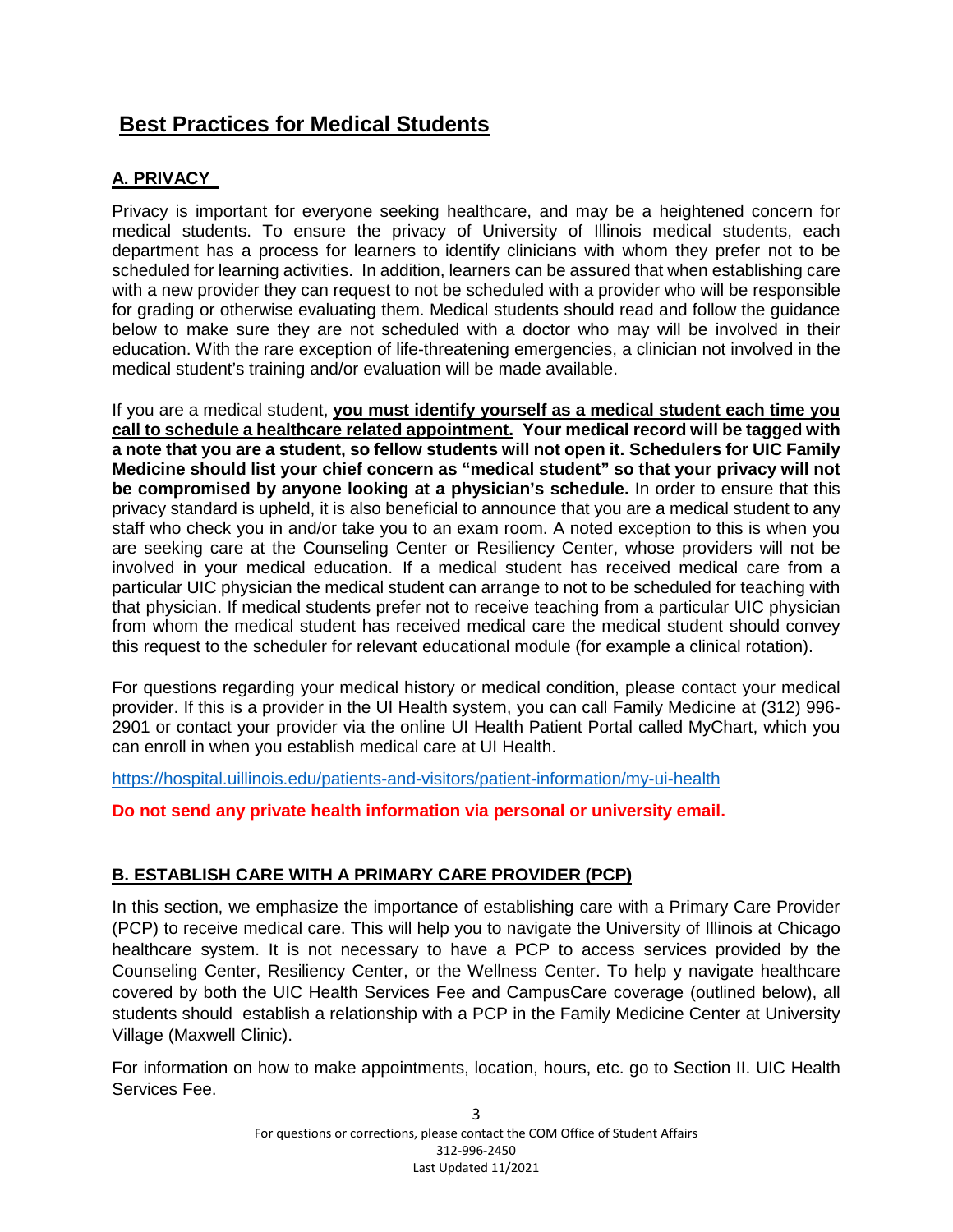Your PCP will be your advocate in navigating the healthcare systems utilized by our college. You do not need to always see the same PCP but establishing a relationship with one is always a good idea to streamline your care. Your PCP can help you with many healthcare services and will provide referrals for other specialty services as needed. Profiles for Family Medicine providers at UIC are available at the following link for you to decide who may be a good fit for you.

[https://hospital.uillinois.edu/find-a-doctor/fad-search-results?catids=family\\_medicine](https://hospital.uillinois.edu/find-a-doctor/fad-search-results?catids=family_medicine)

Once you have established care with your PCP, a quick and efficient way to communicate with your provider is through the online UI Health Patient portal - https://hospital.uillinois.edu/patientsand-visitors/patient-information/mychart

In addition to the UIC Health Services Fee, all students must maintain health insurance throughout their student careers. **Registered students have access to services covered by the UIC Health Services Fee, regardless of their insurance coverage.** If you require services beyond what is provided under the UIC Health Services Fee, please consult PCP for services, and your insurance plan if you have questions about coverage.

Many students enroll in CampusCare, the student health benefit program (which is similar to an insurance program) provided by the University of Illinois. Students are automatically enrolled in CampusCare and your student account will be assessed the cost of coverage each semester unless you opt-out of coverage. Students who prefer to opt out of CampusCare coverage must re-opt-out of coverage at the beginning of each academic year, according to instructions available on the CampusCare website. This information will also be emailed as the deadline approaches in the fall semester. A number of students elect to obtain individual coverage or are already covered by a family member's policy and so choose not to enroll in CampusCare coverage.

For more information regarding CampusCare coverage, enrollment, fees, waivers, and coverage, please see Section IV. CampusCare Coverage or visit their website [https://campuscare.uic.edu/.](https://campuscare.uic.edu/)

## **Primary Care Provider Contact Information**

Family Medicine Center at University Village

722 W. Maxwell St, 2nd Floor

Phone: (312) 996-2901

A common, quick, and effective way to communicate with UI providers is through the UI Health Patient portal email system. All these communications are confidential through a secure online serverhttps://hospital.uillinois.edu/patients-and-visitors/patient-information/mychart

## **C. CAMPUSCARE COVERAGE QUESTIONS**

CampusCare is a student health program that provides healthcare coverage and services for students at the University of Illinois. This is a self-funded program that offers a **low-cost** semester premium and out-of-pocket expenses, while retaining a high quality of care. However, the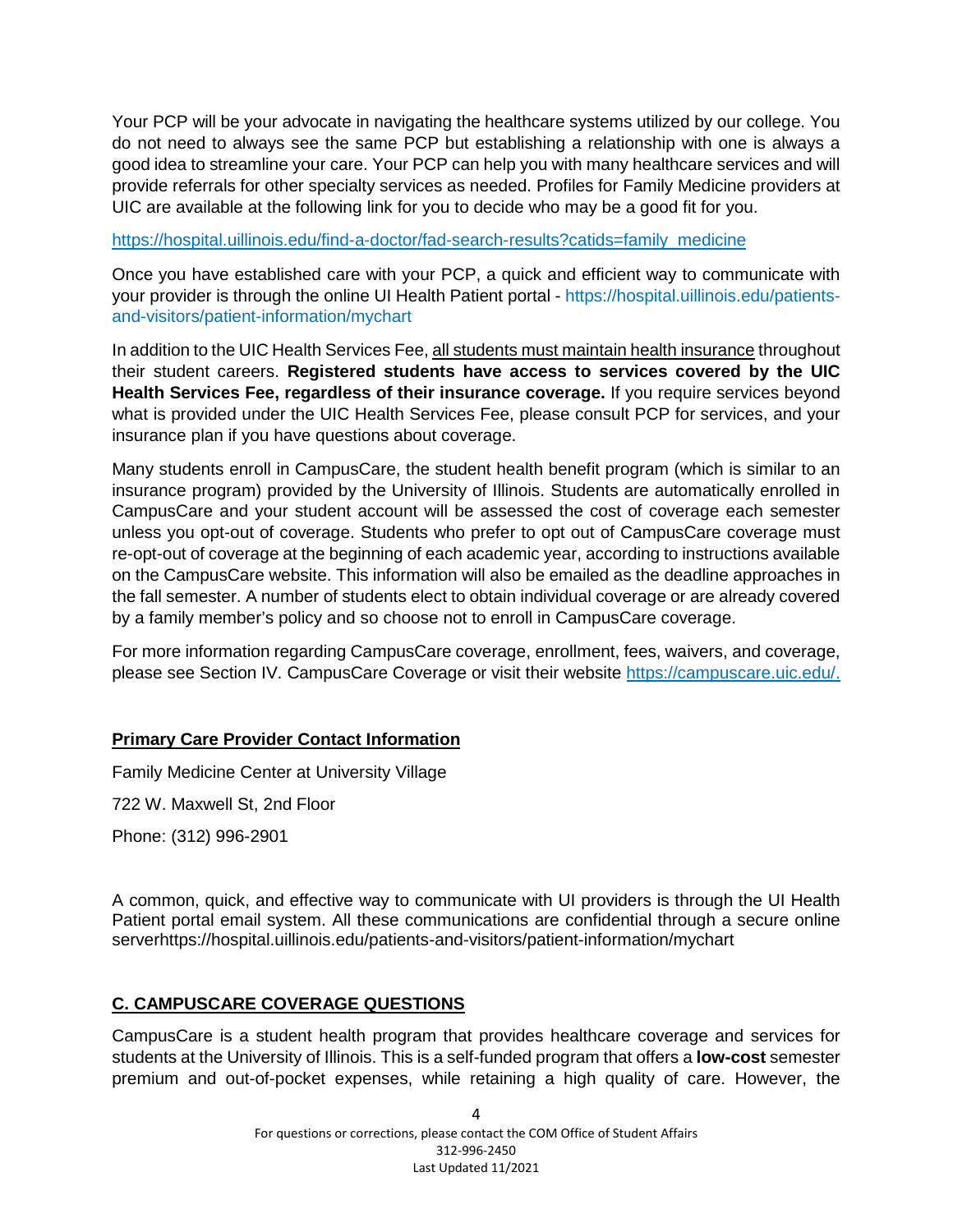CampusCare benefit does have tight **restrictions on what providers you are able to see** to receive your healthcare.

To get a better understanding of what is covered by CampusCare, **you should always refer directly to the Certificate of Coverage** provided on the CampusCare website https://campuscare.uic.edu/policies/certificate-of-coverage/

The Certificate of Coverage provides details regarding the coverage provided by CampusCare, with a new certificate released each year. The short-and-sweet version of the coverage explanation:

- All routine and non-emergency care must be provided by in-network providers (i.e. at UI Health) for CampusCare to cover the charges. Visiting your PCP does not require prior authorization (approval in advance) for CampusCare to cover the costs.
- Any out-of-network care (care not at UI Health) must be authorized by the CampusCare Medical Director prior to receiving care in order for CampusCare to cover the costs

The first thing you should do if you have opted into CampusCare, is to **establish care with a PCP**, as outlined in the above Section I. B. This physician will help you with best practices to receive all necessary care through CampusCare covered sources, whether that is with the PCP or through a referral to another healthcare provider.

Any other services, besides PCP visits, will **require prior approval by CampusCare in order for CampusCare to cover the costs.** CampusCare does not approve non-emergent care after it has been given, approval must be given before care is received.

If you have any questions or concerns about seeking medical services, consult with your PCP or clarify coverage with the CampusCare office. There are many situations that are unique to medical students, so it is not surprising that medical students are often confused by how we are advised to use the CampusCare benefits system. **When in doubt, ask first.** 

#### **CampusCare Contact Information**

Student Center West

818 South Wolcott Avenue, 7th Floor

Preferred method of contact is call/email

Website:<https://campuscare.uic.edu/contact-us/>

Email: cchealth@uic.edu

Phone: (312) 996-4915

Extension 1 - Referrals, Pre-authorizations & Admissions

Extension 2 - Claims Issues

Extension 3 - Administrative Issues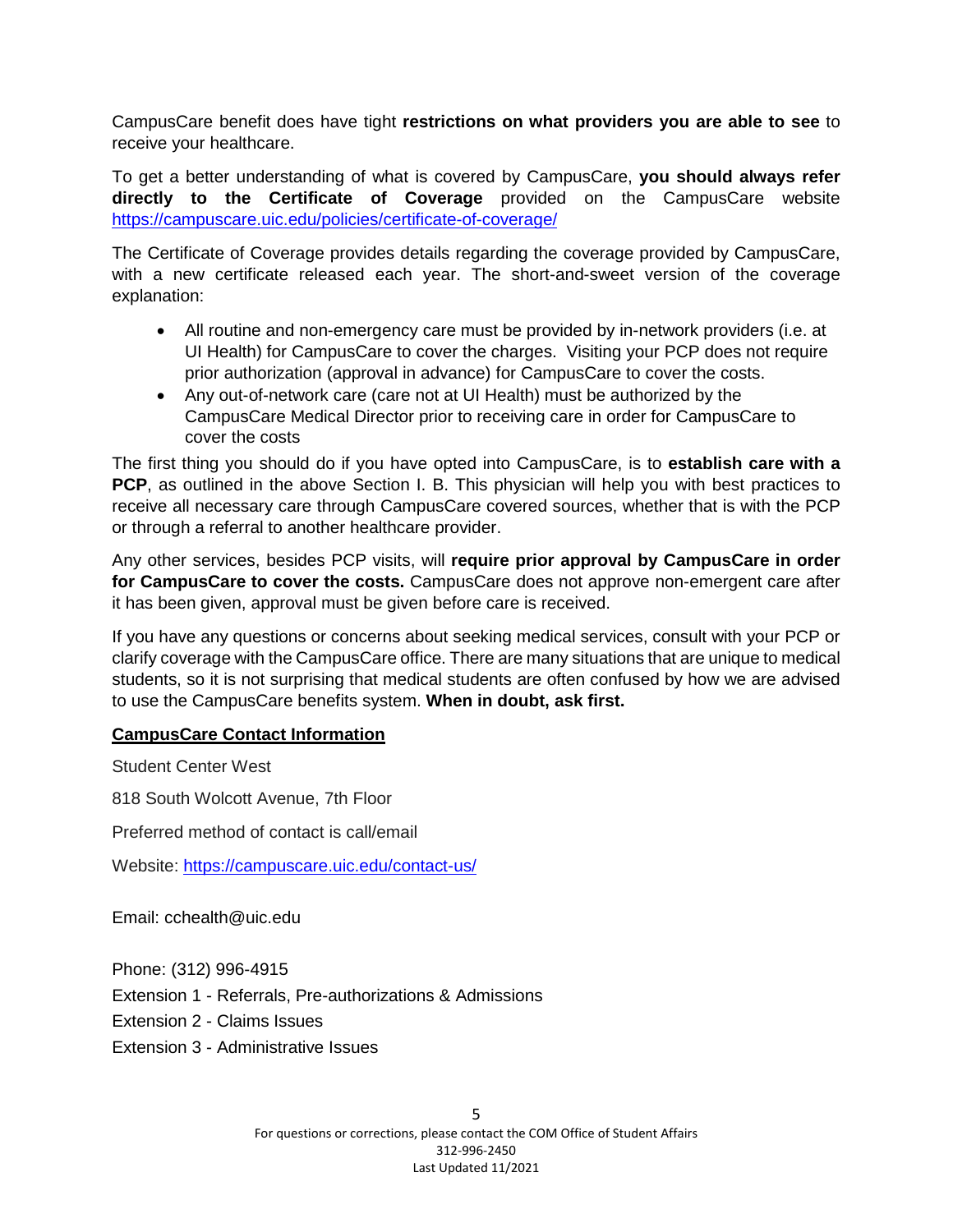# **UIC Health Services**

## **INTRODUCTION**

As part of your fees each semester, you are charged a mandatory Student Health Services Fee (SHSF). The UIC Student Health Services Fee covers a limited set of health services that are offered at no additional cost for UIC students enrolled in classes. SHSF covered services are offered at the following locations (addresses, contact information and hours of operation are all located at the end of this section):

- 1. Family Medicine Center at University Village (Maxwell Clinic)
- 2. Pilsen Family Health Center Lower West (\*\*Overflow Appointments only\*\*)
- 3. UI Health Pharmacies (University Village Pharmacy & Taylor Street EEI Pharmacy)
- 4. Counseling Center (Student Services Building)
- 5. Resiliency Center (Psychiatric Institute (PI) Building) funded by College of Medicine
- 6. Wellness Center (Student Center East)

## **[A. PRIMARY CARE](https://hospital.uillinois.edu/primary-and-specialty-care/family-medicine/student-health)**

| <b>LOCATION</b>                                                                                                                                                                                                      | <b>HOURS</b>                                                                                                                                             | <b>CONTACT INFO</b>                                                                |
|----------------------------------------------------------------------------------------------------------------------------------------------------------------------------------------------------------------------|----------------------------------------------------------------------------------------------------------------------------------------------------------|------------------------------------------------------------------------------------|
| <b>Family Medicine Center at University Village</b><br>722 West Maxwell Street, 2nd Floor<br>Chicago, Illinois 60607<br>https://hospital.uillinois.edu/primary-and-specialty-<br>care/family-medicine/student-health | <u>Mon</u><br>$8:20am - 5:00pm$<br>Tues & Thurs<br>8:20am - 8:00pm<br>Wed<br>$9:30am - 8:00pm$<br>Fri<br>8:20am - 5:00pm<br><u>Sat</u><br>8:30am-12:00pm | <b>Phone:</b><br>$(312)$ 996-2901<br>Email:<br><b>UICStudentHealth</b><br>@uic.edu |

All in-person medical care is by appointment only. Same-day appointments, evening, and Saturday appointments are available (see hours above). You can make an appointment by phone or request appointments using the online my UI Health Portal. When making an appointment, **clearly state that you are a medical student.** This will ensure that your medical record and appointment are marked confidential. **Appointments at the Pilsen clinic will only be covered by the Student Health Services Fee when there is limited availability at the Family Medicine Center at University Village.**

Below is a brief outline of included medical services covered by the Student Health Services Fee, which come at no additional cost (no co-pay) to currently enrolled students regardless of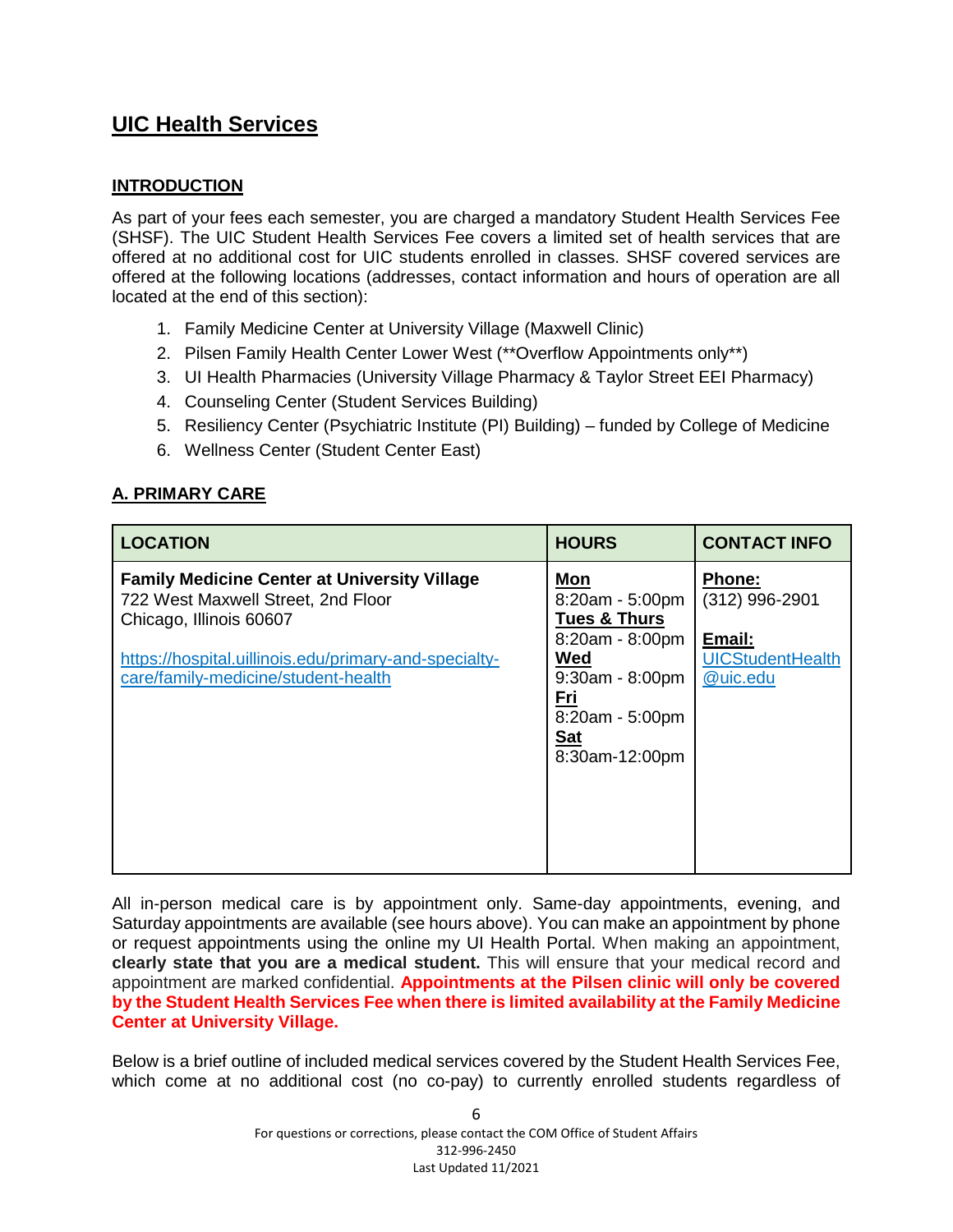insurance coverage, as well as an example list of services not covered by this fee. The list of services that are not covered is only a partial list provided as examples, and should not be interpreted as being complete or exhaustive. Refer directly to the Student Health Services websites for up-to-date definitive information on coverage and services.

#### **Included Medical Services:**

- Care of new acute illnesses (e.g. strep throat, sprained ankle, missed period, UTI, etc.)
- Testing for select sexually transmitted diseases (Chlamydia, Gonorrhea, and HIV only)
- Contraception counseling and prescriptions (pills, patch, ring & Depo shot)
	- Long-acting Reversible Contraception (LARC) and Intrauterine Devices (IUDs) are not covered by the SHSF. **LARCs are often covered by private insurances and Medicaid and CampusCare.**
	- For more information see the Contraception Coverage Information PDF at [hospital.uillinois.edu/primary-and-specialty-care/family-medicine/student-health](https://hospital.uillinois.edu/primary-and-specialty-care/family-medicine/student-health)
- Nurse visits to review immunizations
	- The cost of immunizations themselves are **not covered**. Again, your health insurance may cover vaccines as medically indicated.
- Annual wellness visits which include:
	- Blood pressure check
	- Body mass Index (BMI) screening for obesity
	- Breast cancer screening according to age and risk recommendations
	- Exam to collect pap test at recommended intervals
		- the cost of the pap test itself will be billed to the student's insurance
	- Cholesterol screening
	- Health advice and health counseling

#### **Medical Services NOT Covered:**

- Immunizations (except Tetanus booster for injuries)
- Care of ongoing chronic diseases (e.g. hypertension, HIV, asthma, etc.)
- Care provided by UI Health providers or clinics other than Family Medicine Center
- Care provided by physicians, clinics, or hospitals outside of UI Health
- Laboratory testing is **NOT** included in the list of covered services
	- o Exception: cholesterol, HIV, Gonorrhea/Chlamydia, pregnancy tests, strep culture

Clinical services not covered by the Student Health Services Fee will be billed to the student's insurance (CampusCare or other); Co-pays or other out-of-pocket costs may apply. The patient and/or their insurance plan are financially responsible for services obtained that are not covered under the UIC Student Health Services Fee. Students who receive a bill for any of the above listed covered services should contact the phone number listed on the billing statement. If there are still questions, students should email [UICStudentHealth@uic.edu.](mailto:UICStudentHealth@uic.edu) For any unexpected bill, it is always best to contact the phone number listed on the billing statement and/or your insurance provider. For more information regarding Billing, please see Section V.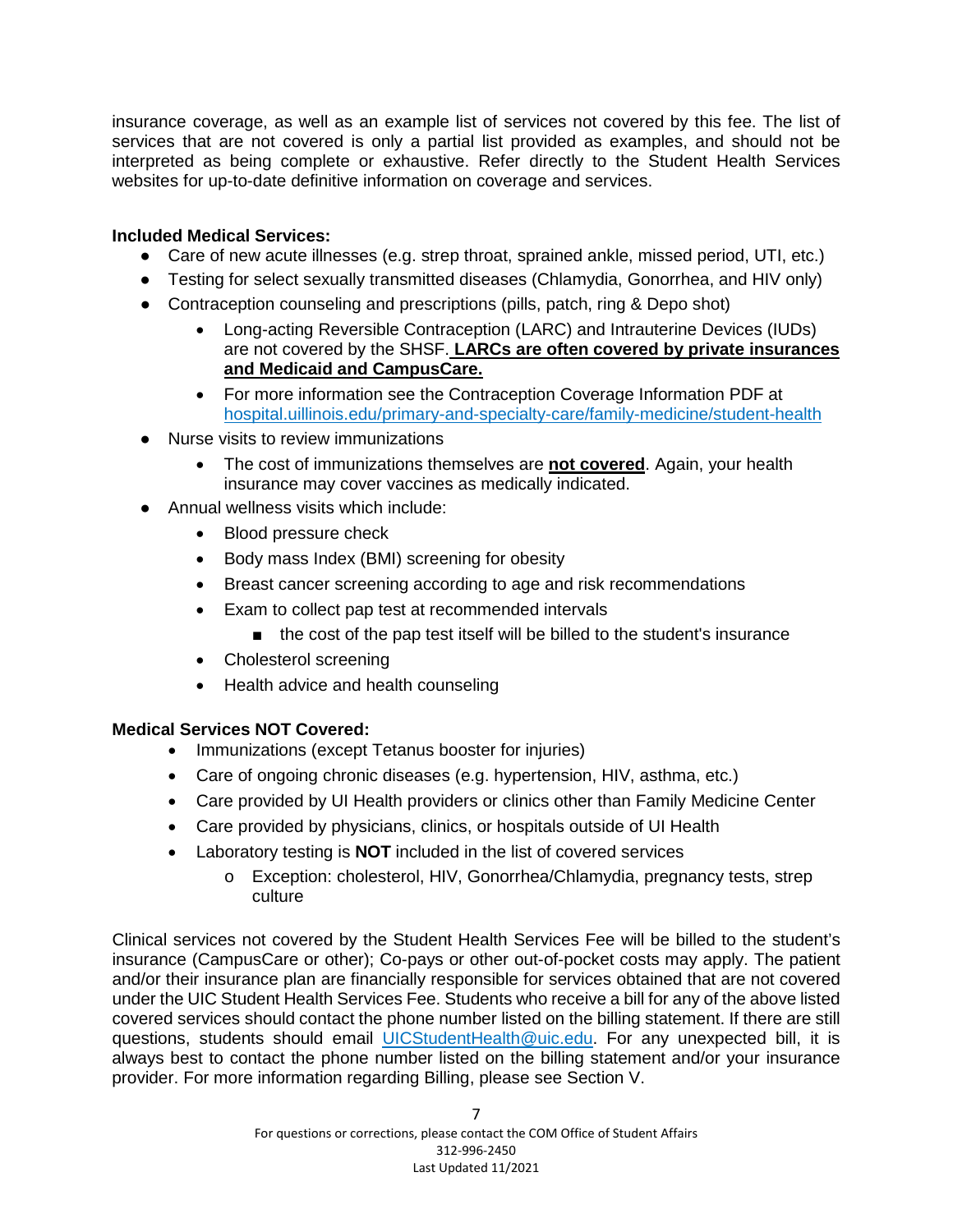## **B. PHARMACY SERVICES**

| <b>LOCATION</b>                                                                                                                                                                                                                                                                                                                                                             | <b>HOURS</b>                                                                                                    | <b>CONTACT INFO</b>             |
|-----------------------------------------------------------------------------------------------------------------------------------------------------------------------------------------------------------------------------------------------------------------------------------------------------------------------------------------------------------------------------|-----------------------------------------------------------------------------------------------------------------|---------------------------------|
| <b>UI Health University Village Pharmacy</b><br>722 West Maxwell Street, 2nd Floor<br>Chicago, IL 60607<br>https://hospital.uillinois.edu/primary-and-<br>specialty-care/pharmacy/locations-hours-<br>and-contact-info/university-village-pharmacy<br>https://hospital.uillinois.edu/primary-and-<br>specialty-care/pharmacy/uic-student-<br>services/faqs-for-uic-students | Mon, Tues, Fri:<br>8:30am - 5:30pm<br>Wed:<br>$9:00am - 5:30pm$<br>Thurs:<br>8:30am - 7:00pm<br>Sat/Sun: Closed | <b>Phone:</b><br>(312) 355-2345 |
| Ul Health Taylor Street Pharmacy in<br>Eye & Ear Infirmary<br>1855 W. Taylor St., 1st floor<br>Chicago, IL 60612                                                                                                                                                                                                                                                            | Mon - Fri:<br>$8:30am - 5:15pm$                                                                                 | <b>Phone:</b><br>(312) 996-6540 |
| https://hospital.uillinois.edu/primary-and-<br>specialty-care/pharmacy/locations-hours-<br>and-contact-info/taylor-street-pharmacy                                                                                                                                                                                                                                          |                                                                                                                 |                                 |

The Student Health Services Fee covers limited medications:

- Some short-term medications prescribed during PCP visits
- Birth Control (Drug list and supply has restrictions)
- \$0 copay per refill

University Village Pharmacy (UVP) is offering mail order prescriptions during the Covid-19 pandemic. Some restrictions apply. Please call UVP pharmacy for up-to-date information at 312- 355-2345.

## **[C. COUNSELING CENTER](https://counseling.uic.edu/)**

#### **All Counseling Center records are strictly confidential as protected by law and are not part of the UI Health record keeping system.**

The Counseling Center is available as part of the Student Health Services Fee (regardless of insurance carrier or no insurance at all) throughout a student's career at the University of Illinois at Chicago. This office **remains open during term breaks** but is closed for university holidays.

Students can make an appointment at the phone number listed above; **no referral is required.** The Counseling Center offers brief individual and couple's therapy in addition to ongoing group therapy or workshops. The individual sessions are offered on a limited basis, and if the student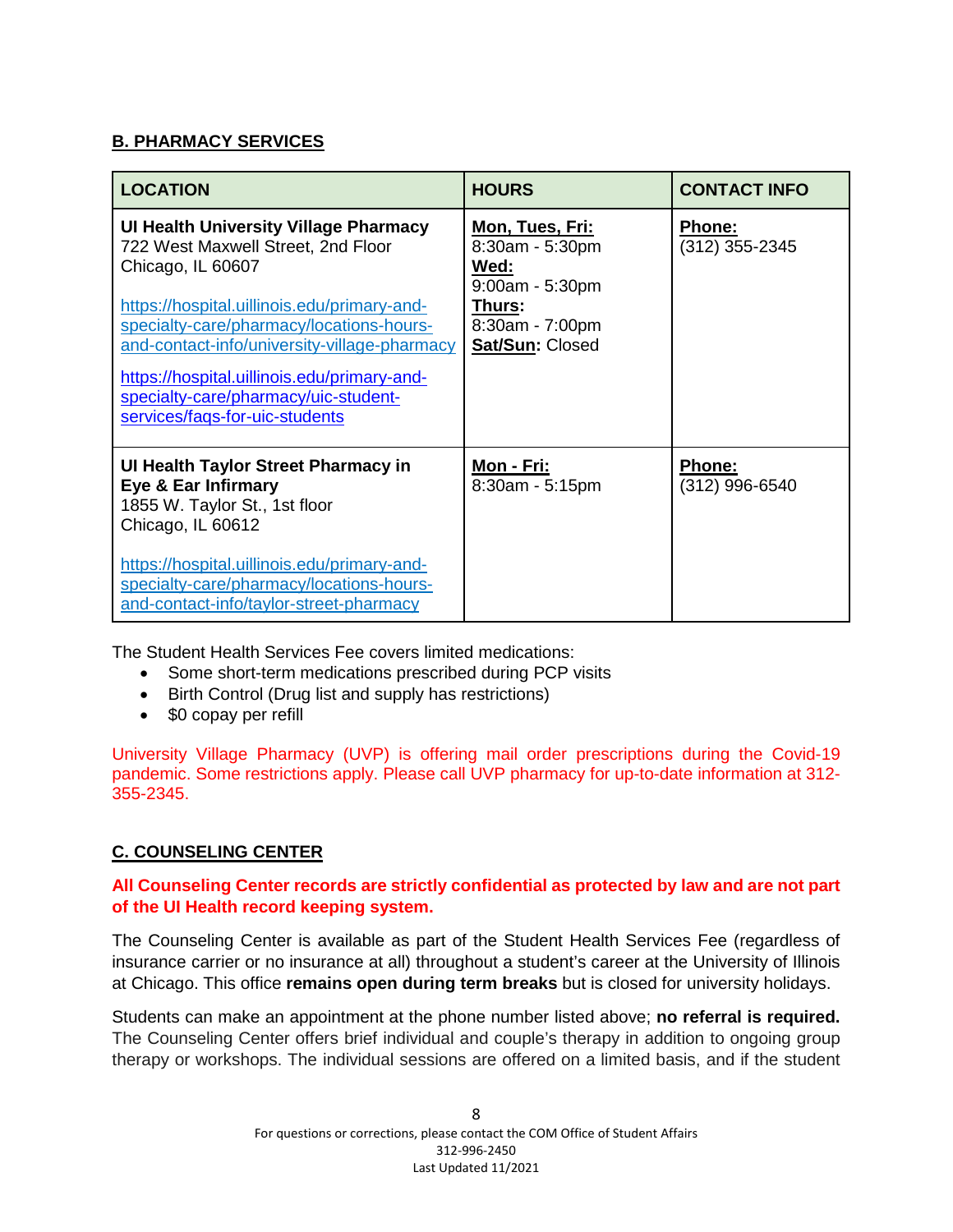needs or desires long-term psychotherapy they will be given an external referral. Additional free and fee-for-services resources, are listed under Section III. Additional Resources.

The Counseling Center offers a variety of services to eligible students, such as

- Individual, group, and couple's therapy
- Mind/body services
- Psychiatric consultation
- Outreach services and programming
- Consultations and referrals

More information of the issues commonly addressed through brief individual or group counseling can be found on their website<https://counseling.uic.edu/about-us/scope-of-practice/>

| <b>LOCATION</b>                  | <b>HOURS</b>                                                                                                                             | <b>CONTACT INFO</b> |
|----------------------------------|------------------------------------------------------------------------------------------------------------------------------------------|---------------------|
| <b>Student Services Building</b> | Mon - Fri:                                                                                                                               | <b>Phone:</b>       |
| 1200 West Harrison               | 8:00am - 5:00pm                                                                                                                          | $(312)$ 996-3490    |
| <b>Suite 2010</b>                | (Evening hours also                                                                                                                      |                     |
| Chicago, Illinois 60607          | available by appointment)                                                                                                                | <u>Fax:</u>         |
| https://counseling.uic.edu/      | During COVID, see our<br>website for updates or call<br>to set up a telehealth<br>session, talk to a<br>counselor, or ask a<br>question. | (312) 996-7645      |

## **D. MENTAL HEALTH CRISES**

**If you or someone you know is experiencing a mental health emergency with immediate threat to safety, call 911.**

Otherwise if you think this is a mental health crisis:

During normal business hours: Call the counseling center or walk in as soon as possible. You may be scheduled for a crisis consultation or seen by a counselor for an immediate assessment as needed.

Outside business hours: Call the counseling center and press "2" to speak with the after-hours crisis counselor. This counselor is there to listen and help create a plan to maintain your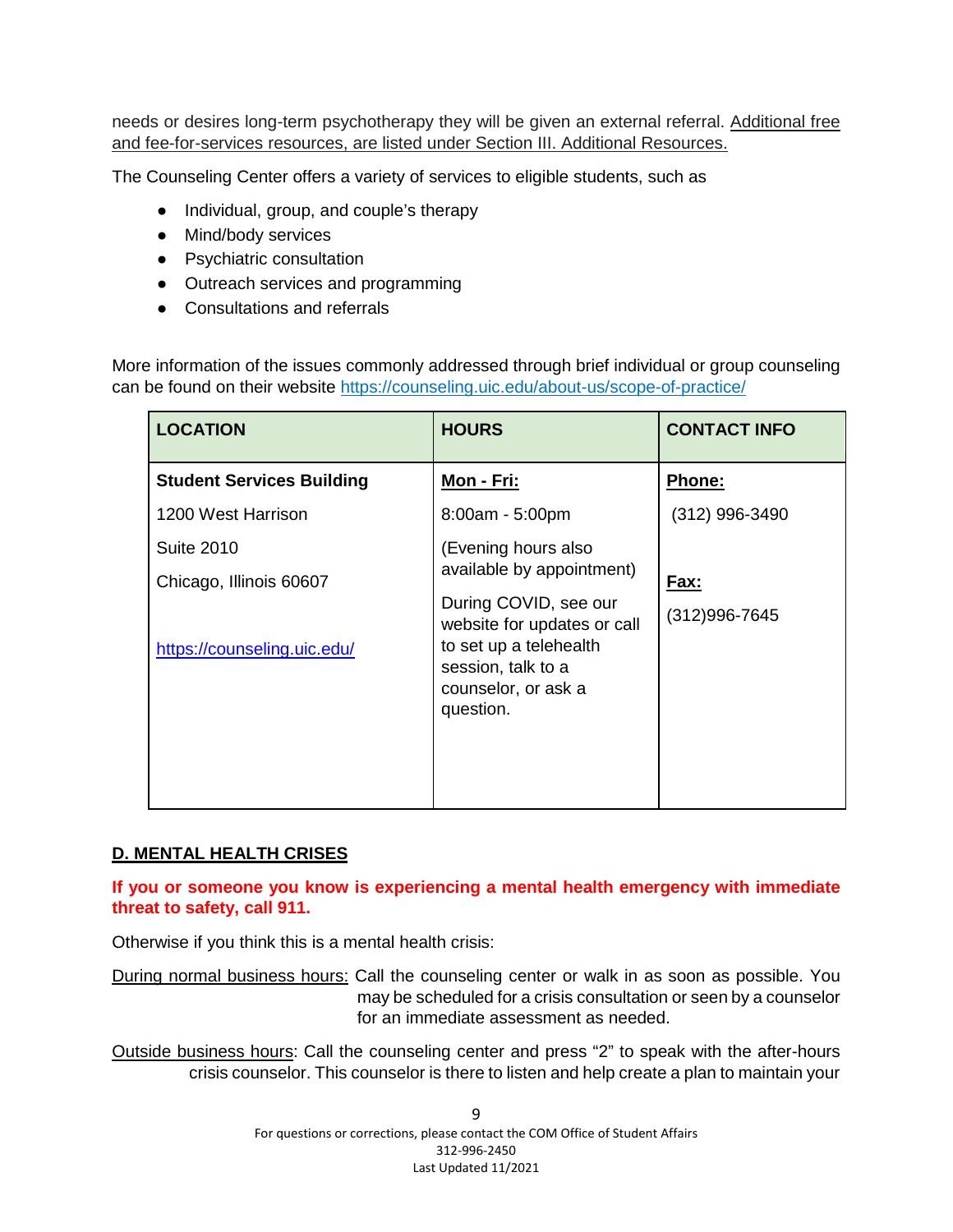safety. If you are currently under the care of a mental health professional, follow the plan that you and your provider have established for managing crises and contact your provider in the manner as agreed upon.

Crisis Services information can be found at the following link: [https://counseling.uic.edu/crisis](https://counseling.uic.edu/crisis-services/)[services/](https://counseling.uic.edu/crisis-services/)

The link above includes contact information for more individual case needs such as:

- LGBTQIA+ resources
- Military Veterans resources
- Sexual Assault resources
- Domestic Violence resources

## **E. COM RESILIENCY CENTER**

| <b>HOURS</b>         | <b>CONTACT INFO</b>               |
|----------------------|-----------------------------------|
| **During COVID-19**  | Phone:                            |
| Telehealth and phone | (312) 413-1225                    |
|                      |                                   |
|                      | Email:                            |
|                      | <b>Resiliency Clinic Director</b> |
|                      | Dr. Jennifer Duffecy              |
|                      | jduffecy@uic.edu                  |
|                      |                                   |
|                      | appointments available            |

The Resiliency Center provides mental health services to UI COM medical and graduate students. **These services are provided by clinicians who do not have any evaluative role for College of Medicine students.** The Resiliency Center is funded by the College of Medicine, and is thus accessible to students, regardless of insurance carrier or lack thereof, throughout a student's career at the University of Illinois at Chicago.

The Resiliency Center provides:

- Support Psychotherapy
- Cognitive Behavioral Therapy (CBT) Psychotherapy
- Medication Management

Students can make an appointment at the phone number or email listed above; **no referral is required.** Students may walk-in or schedule an appointment for in-person or telehealth sessions. **Up to six sessions of individual therapy sessions are offered**, and if the student needs or desires long-term psychotherapy they will be given an external referral. CampusCare students

> 10 For questions or corrections, please contact the COM Office of Student Affairs 312-996-2450 Last Updated 11/2021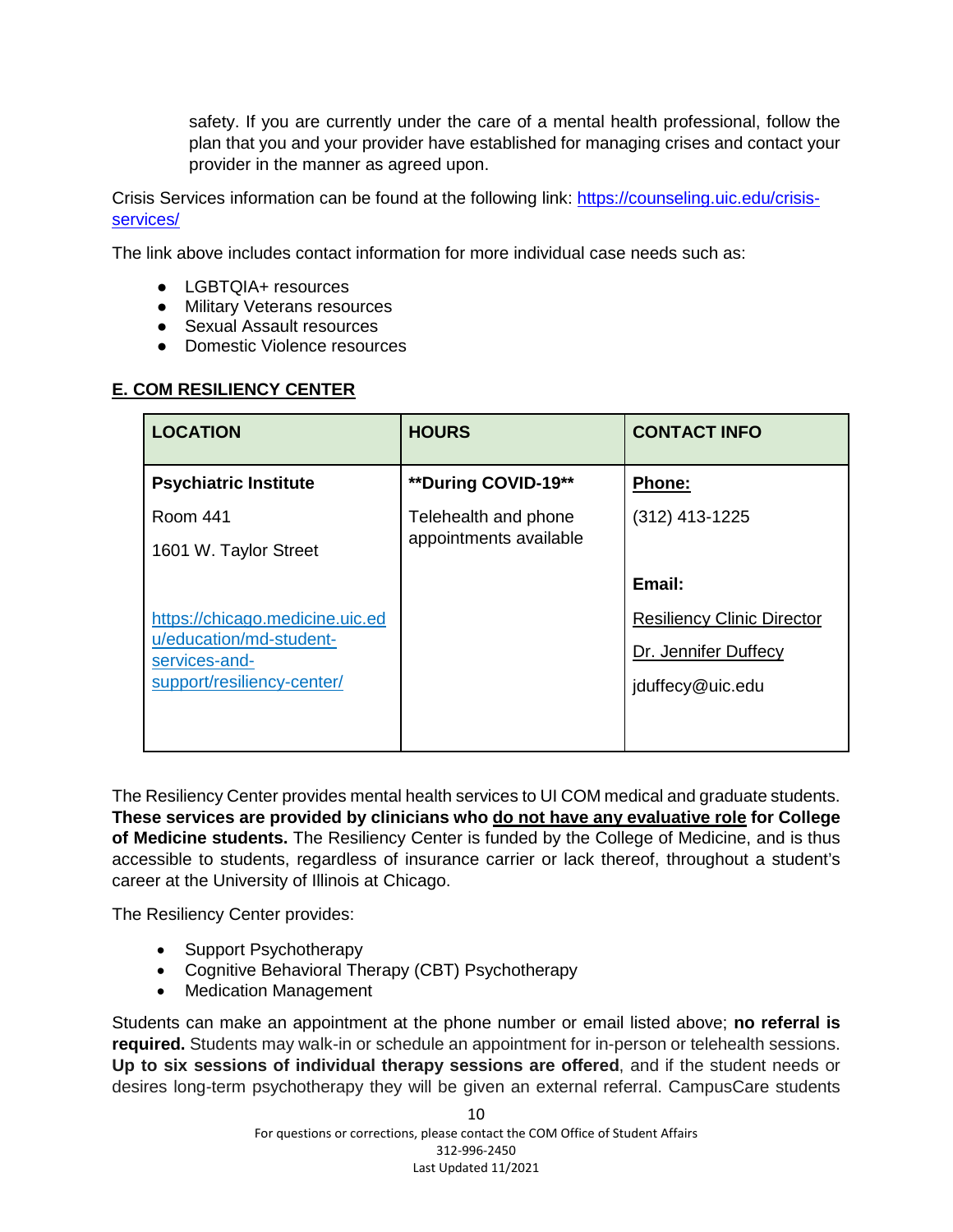looking to access mental health resources outside of UIC must also obtain a referral from their Family Medicine PCP. Additional free and fee-for-services resources, are listed under Section III. Additional Resources.

## **F. WELLNESS CENTER**

| <b>LOCATION</b>                  | <b>HOURS</b>    | <b>CONTACT INFO</b> |
|----------------------------------|-----------------|---------------------|
| <b>Student Center East (SCE)</b> | Mon - Fri       | <b>Phone:</b>       |
| Suite 238                        | 8:30am - 5:00pm | $(312)$ 413-2120    |
| 750 S Halsted St.                |                 |                     |
| Chicago, Illinois 60607          |                 |                     |
| https://wellnesscenter.uic.edu/  |                 |                     |

The Wellness Center offers a multitude of services and resources.

- **UIC Pop-Up Pantry:** Founded by the Wellness Center in 2014, is a free resource for registered UIC students experiencing food insecurity due to financial constraints and/or life emergencies. The Pantry offers fresh fruits, vegetables, milk, eggs, and a variety of shelf-stable items, like rice, pasta, and cereal. All items are donated so quantity and availability change week-to-week. During the regular school year, the Pantry is open every Wednesday and Thursday from 1:00pm - 4:00pm and is in Student Center East 750 S. Halsted Street. Please call prior to a first visit to confirm hours and room location. Criteria to use Pantry: must be a UIC registered student, have a valid I-card, and complete a quick one-time registration. No financial information is requested.
	- <https://wellnesscenter.uic.edu/pop-up-pantry/information/>
- **Housing Insecure Student Assistance:** For students who are couch surfing or living in non-traditional spaces, please reach out to the Wellness Center. The Center consults with students offering referrals, resources, and guidance on how to manage living in non-traditional spaces safely. Based on availability, supplies that address basic needs are offered to students.
- **Wellness Coaching:** Free one-hour sessions that focus on wellness and lifestyle challenges, on issues such as stress management, sleep deprivation, time management, study skills, etc. Students leave Wellness Coaching sessions with concrete and practical solutions that can be immediately implemented. Appointments for those sessions start with a short online form. Sessions will occur by phone or via Zoom as determined by the student. To schedule a session, call, email, or complete online form.
	- <https://wellnesscenter.uic.edu/resources-and-services/individual-consultations/>
- **Lifestyle Information:** Students are encouraged to sign up for the Wellness Center listserv which currently has over 4,000 members. Through two emails a week students receive updates on new and special UIC Pop-Up Pantry items and members receive an informative Wellness Lifestyle Tips Email. Once a month members receive WellU News which connects members to events and UIC / Chicago resources. Twice-a-month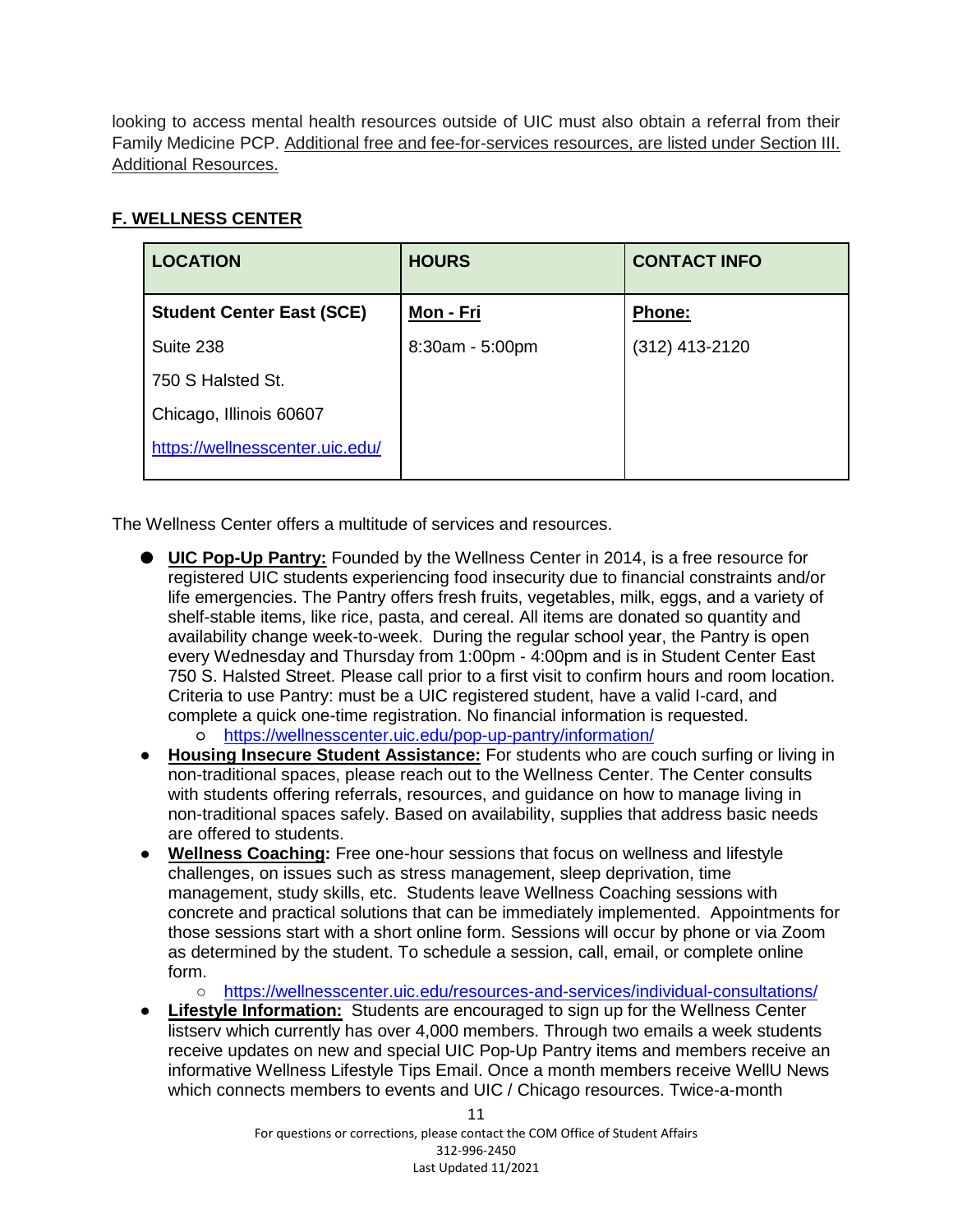members receive the Caring for Your Flame Mini-Mag. A quick and visually engaging read that covers important trending challenges and offers easy-to-implement solutions. Members can unsubscribe at any time.

- **Caring For your Flame Webpage:** This page helps to make self-care easy by offering in one place many proven self-care tools and techniques. It also includes, access to the Caring for Your Flame Mini-Mag and Wellness Lifestyle Tips. This webpage is an option for those students who want to seek out self-care solutions on an as needed basis. <https://wellnesscenter.uic.edu/caring-for-your-flame/>
- **SkillBuilder Workshops:** The Wellness Center trains approximately 2,000 students a year. These free, zoom exclusive workshops, are available in either 30 or 50-minute sessions to UIC classes or student organizations. Topics focus on concerns that are pertinent to college and life success: stress management, self-care, healthy relationships, street safety, study skills, and more. Workshop request forms are available on the Wellness Center website.

## **F. OFFICE OF APPLIED PSYCHOLOGICAL SERVICES\***

<https://psch.uic.edu/research-programs/clinical/office-of-applied-psychological-services/>

## **University of Illinois at Chicago**

## **1007 West Harrison Street, Behavioral Sciences Building, Room 3011A, M/C 285, Chicago, Illinois 60607-7137**

**Phone:** [312.996.2540](tel:312.996.2540) x2 to leave a new client voicemail

**Fax:** 312-413-7841

OAPS is a mental health clinic in the Psychology Department at UIC. OAPS serves the UIC community, including faculty, staff, and students, as well as people living or working in the greater Chicago area. Clinicians at OAPS are advanced graduate students in UIC's Ph.D. Program in Clinical Psychology, which is accredited by the American Psychological Association. Graduate student clinicians are supervised by licensed clinical psychologists.

OAPS offers therapy for adults, children, families, and couples. Fees are set with a sliding scale based on income, and insurance is not accepted. Current UIC students pay \$15/session, but please discuss the fee when you call to schedule if it is a barrier. [https://psch.uic.edu/wp](https://psch.uic.edu/wp-content/uploads/sites/259/2020/07/OAPS_Brochure_20200713.pdf)[content/uploads/sites/259/2020/07/OAPS\\_Brochure\\_20200713.pdf](https://psch.uic.edu/wp-content/uploads/sites/259/2020/07/OAPS_Brochure_20200713.pdf)

Therapy is available for a broad range of problems, including depression, anxiety (e.g., O.C.D., panic disorder, social anxiety, separation anxiety, and adjustment difficulties), trauma, substance use difficulties, relationship difficulties, parenting, emotion dysregulation, and personality disorders. OAPS is unable to treat some more serious concerns. However, they will do their best to provide referrals to clinics that would be a better fit for your care.

\*This service is provided by the Department of Psychology and not through Student Health. **We serve the people living or working in the greater Chicago area, in addition to faculty, staff, and students in the UIC community.**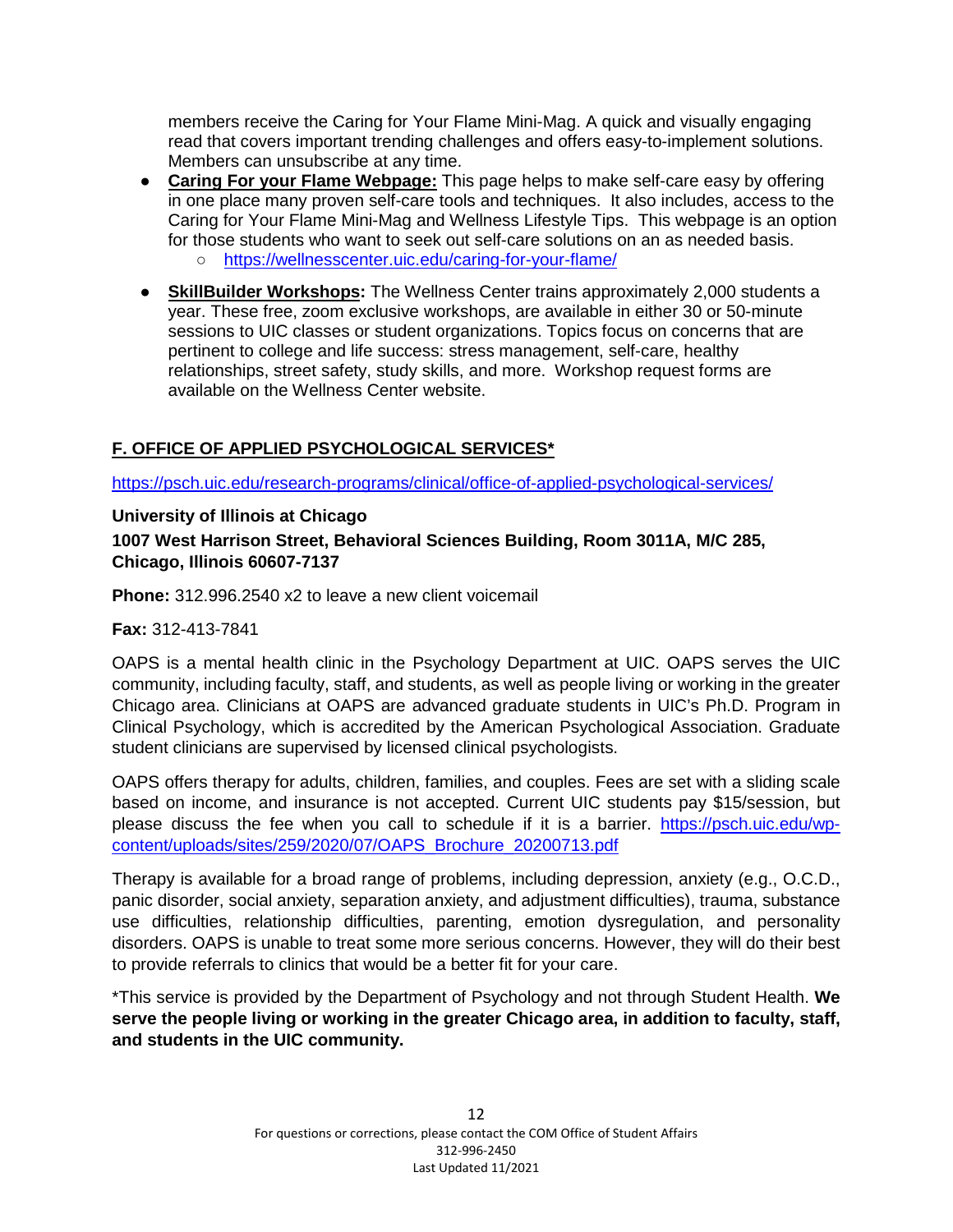13 For questions or corrections, please contact the COM Office of Student Affairs 312-996-2450 Last Updated 11/2021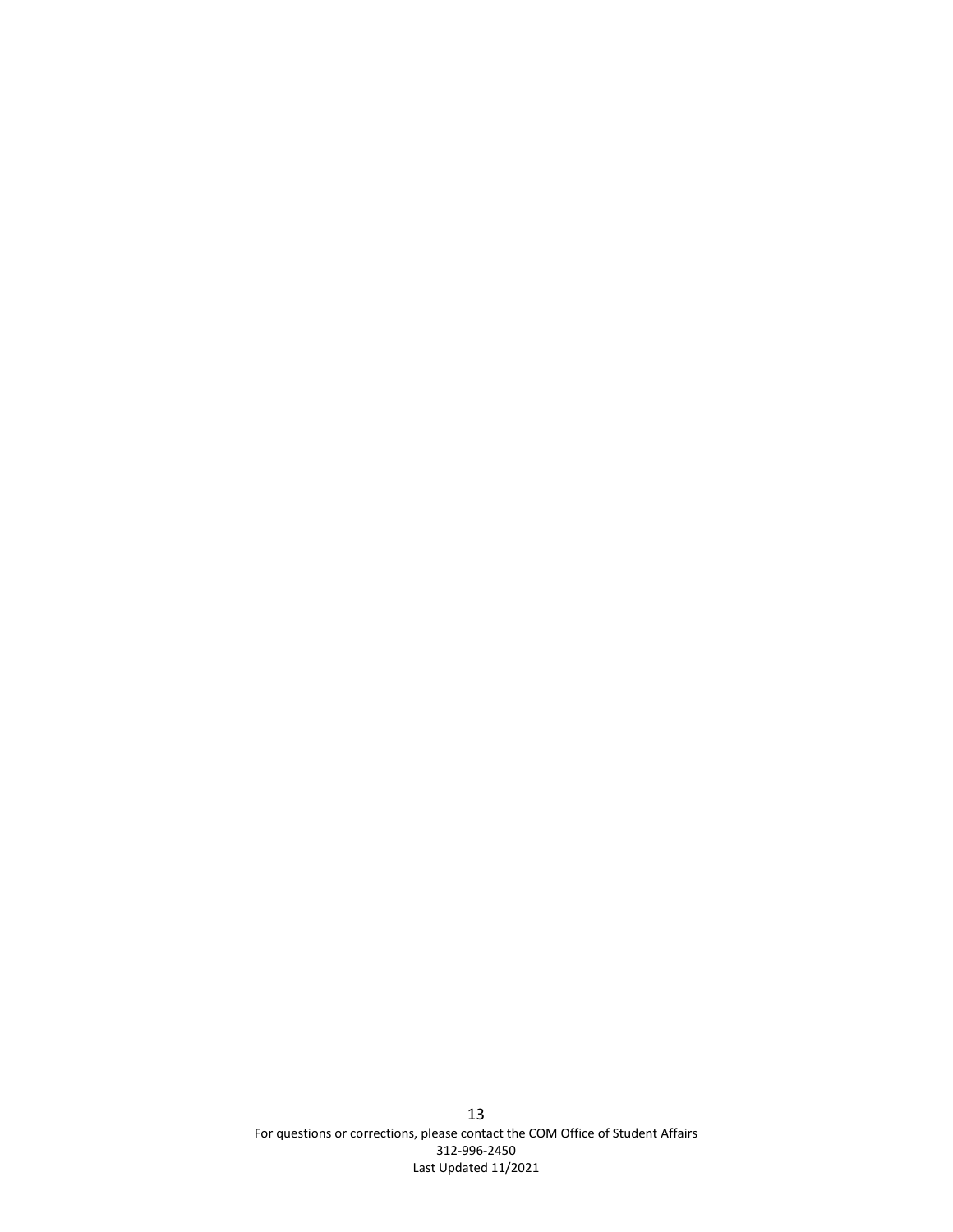# **Additional Resources**

## **A. UNIVERSITY POLICE**

| <b>LOCATION</b>                                                               | <b>HOURS</b>                                       | <b>CONTACT INFO</b>                                                                          |
|-------------------------------------------------------------------------------|----------------------------------------------------|----------------------------------------------------------------------------------------------|
| <b>UIC Police Department</b><br>943 W. Maxwell St.<br>Chicago, Illinois 60608 | 24 hours a day<br>7 days a week<br>365 days a year | <b>Phone:</b><br>Emergency: (312) 355-5555<br>General: (312) 996-2830<br>TTY: (312) 413-9323 |
| https://police.uic.edu/                                                       |                                                    | Email:<br>uicpd@uic.edu                                                                      |
|                                                                               |                                                    | <b>Website:</b><br>https://police.uic.edu/contact/                                           |

The UIC Police serve both the east and west campuses of UIC, providing essential services to its staff, faculty, students, and other visitors to the campus. This includes the normal roles of police officers, as well as programs and tools to help keep the UIC community safe. Additional services provided by UIC Police include:

- 1. Police or Student Patrol Escorts
	- 1. Accompany clients to their campus destination on foot, call to schedule
	- 2. To schedule a walking escort from the UIC Student Patrol, please call (312) 996- 2830
	- 3. <https://police.uic.edu/about-us/division-of-support-services-ia/student-patrol/>
	- 4. <https://police.uic.edu/rides-and-escorts/student-patrol/>
- 2. UIC SAFE mobile app response
	- 1. This app allows students to share their location in real-time and allows direct and easy contact with dispatch and first-responders in case of emergency. <https://ready.uic.edu/digital-materials/uic-safe-mobile-app/>
- 3. Safe Exchange Zone
	- 1. Allow for online-transaction that require an in-person meeting to take place in a safe and monitored environment.
- 4. Self-defense workshops for women
- 5. Bicycle Theft and Registration program
- 6. Electronics Registration program

College of Medicine students with concerns about their interactions with the UIC Police may contact Director of Medical Student Learning Environment, Dr. Tim Lacy (timlacy@uic.edu).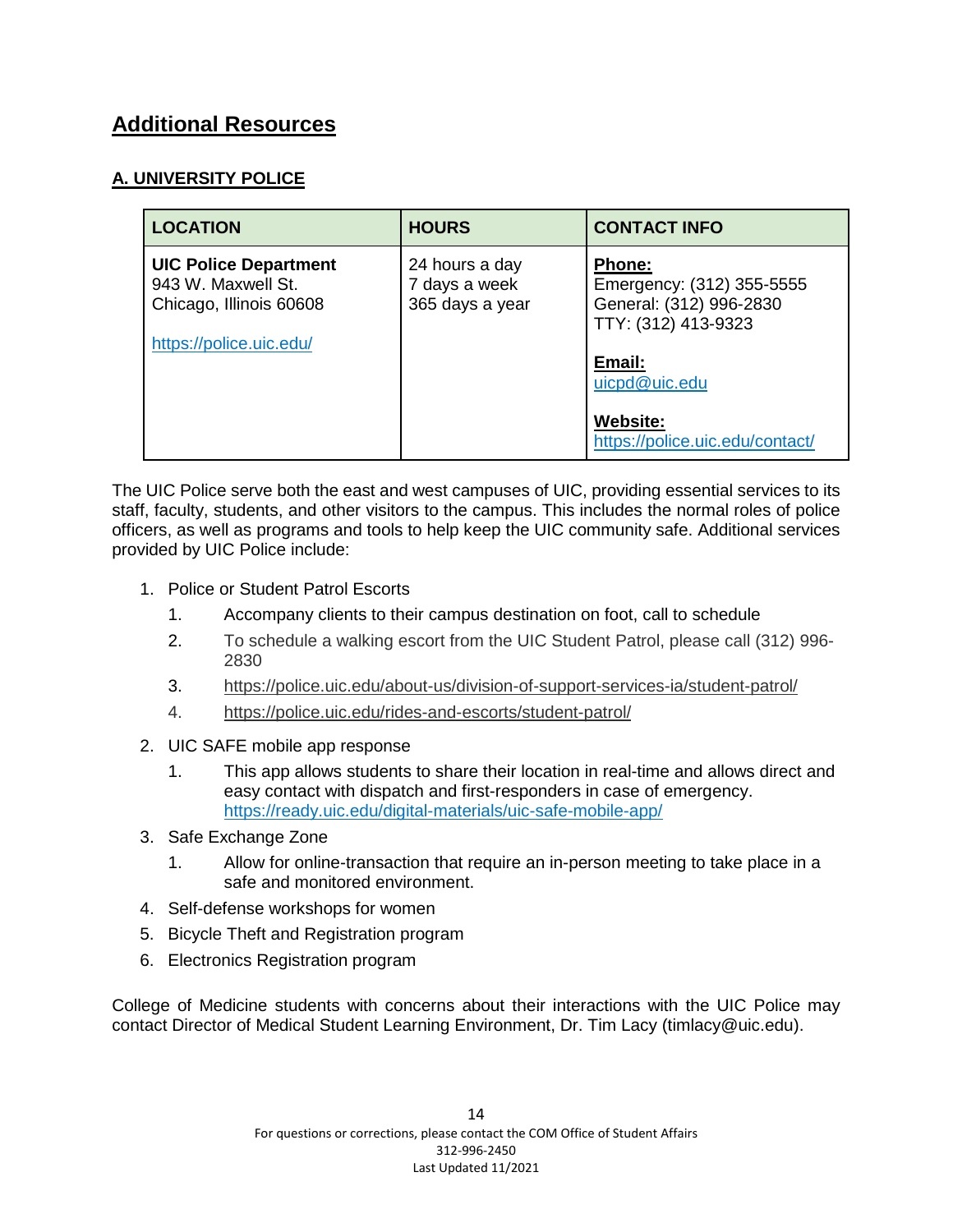#### **B. ADDITIONAL RESOURCES**

#### **INTERNAL RESOURCES:** Offered by the University of Illinois at Chicago

#### NightRide <https://transportation.uic.edu/night-ride/> Provides safe and dependable transportation for students, staff, and authorized visitors of UIC to move about within the boundaries of the service area at nighttime hours after all other transportation services have stopped. **You must have your UIC student ID!** 7 days a week, 365 days a year, from 11:00pm - 7:00am

Phone: (312) 996-6800 Book online: <https://ondemand.transloc.com/>

#### Office of Access and Equity **<https://oae.uic.edu/>** https://oae.uic.edu/

Committed to achieving and maintaining equal opportunity, diversity, inclusiveness, equal access, and equitable treatment throughout UIC. Many different services and accommodations are orchestrated by this office.

| <b>Medical Student Disability Services:</b> | https://drc.uic.edu/profiles/gardiner-kimberly/ |
|---------------------------------------------|-------------------------------------------------|
| <b>Disability Resource Center</b>           | https://drc.uic.edu/                            |
|                                             | Transportation accommodations                   |

Phone: (312) 413-2183 Website:<https://transportation.uic.edu/paratransit-service/>

#### UIC Lost and Found

Building Management receives lost and found items for both campuses. Articles are kept for 30 days.

> Student Center East, 1st floor (312) 413-5100<br>Student Center West, 1st floor (312) 413-5200 Student Center West, 1st floor Student Services Building, 1st floor (312) 413-5000

#### **EXTERNAL RESOURCES: Offered by entities outside of the University**

#### *Mental Health Resources:*

#### Open Path **<https://openpathcollective.org/> https://openpathcollective.org/**

Non-profit that helps people who lack health insurance, or their health insurance has inadequate mental health benefits access affordable in-person care from vetted mental health professional.

LGBTQ+ organization that provides health and social services in throughout the Chicago area. Appointments: (773) 388-1600

Online Counseling

<https://www.betterhelp.com/> starting at \$40/week<br>https://www.talkspace.com/ starting at \$65/week <https://www.talkspace.com/>

#### Northwestern Memorial Hospital Outpatient Psychiatry Hotline (312) 926-8100

National Suicide Prevention Hotline <https://suicidepreventionlifeline.org/>

Free hotline, available 24 hours a day, 7 days a week, and your call can remain anonymous. Hotline: (800) 273-8255 **Online chat:<https://suicidepreventionlifeline.org/chat/>** 

Free crisis counselor texting, available 24 hours a day, 7 days a week.

15 For questions or corrections, please contact the COM Office of Student Affairs 312-996-2450 Last Updated 11/2021

Howard Brown Health **<https://howardbrown.org/services/>** 

#### The Crisis Text Line **<https://www.crisistextline.org/>**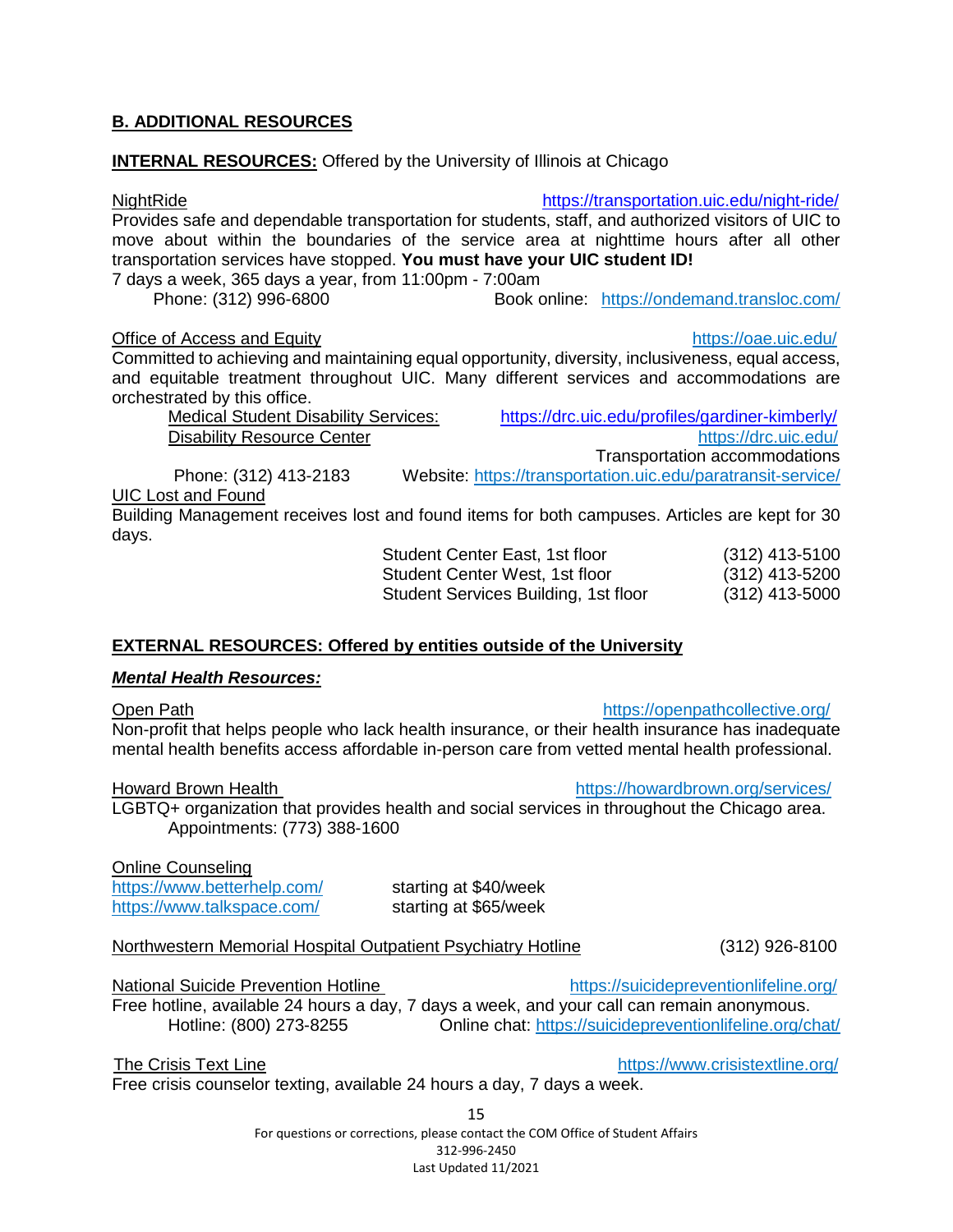#### Mental Health Association of Greater Chicago <https://www.mhagcusa.org/index.php>

A non-profit organization working to make mental health a top priority in our schools, healthcare systems, homes, and communities.

Hotline: (800) 209-8114

National Alliance on Mental Illness Chicago <https://www.namichicago.org/>

NAMI Chicago provides the services needed to support wellness in our community, from lending a listening ear to a concerned family member, to working with individuals long-term connecting to resources for legal and housing assistance.

Hotline: 833-626-4244

Chicago Police **<https://home.chicagopolice.org/>** Emergency: 911 Non-emergency: 311 TDD (Emergency Assistance for the Hearing Impaired) (312) 922-1414

Poison Control

Rush-Presbyterian-St. Luke's Phone: (312) 942-6969

Phone: 1-800-222-1222

Illinois Poison Control **<https://www.illinoispoisoncenter.org/>** 

Sexual Assault Crisis Line Phone: (888) 293-2080

Domestic Violence Hotline Phone: (877) 863-6338

**Health and Safety Resources:**

Text HOME to 741741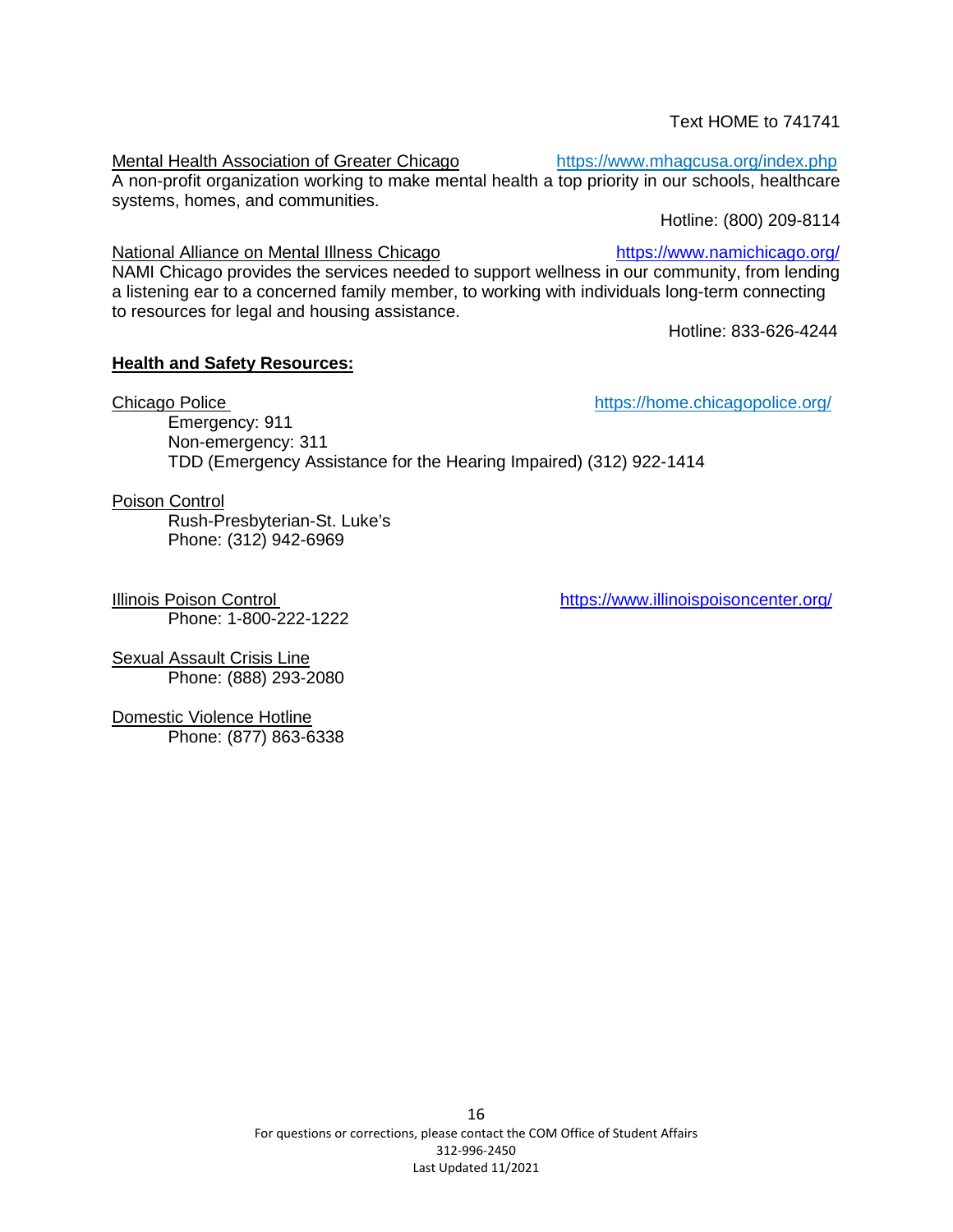# **CampusCare Health Benefit Program**

As previously stated in Section II. UIC Health Services Fee, **all students must maintain health insurance throughout their student careers.** A number of students enroll in CampusCare, the student health benefit program provided by the University of Illinois which functions like an insurance plan in many ways, though it is not officially an insurance plan by law.

This section will:

- Outline the procedures for enrollment
- How to opt out of coverage
- How to establish care
- Guide you through best practices to use CampusCare

| <b>LOCATION</b>                                                                | <b>HOURS</b>                 | <b>CONTACT INFO</b>                                       |
|--------------------------------------------------------------------------------|------------------------------|-----------------------------------------------------------|
| <b>Currently working remotely,</b><br>please contact us via email or<br>phone. | Mon - Fri<br>8:30am - 4:30pm | <b>Phone:</b><br>$(312)$ 996-4915                         |
| https://campuscare.uic.edu/                                                    |                              | Email:<br>cchealth@uic.edu                                |
|                                                                                |                              | <b>Website:</b><br>https://campuscare.uic.edu/contact-us/ |

**The first thing you should do when you have non-emergent care needs is to establish care with a Primary Care Provider (PCP).** This PCP will be your advocate in navigating the healthcare systems utilized by our college. You do not need to always see the same PCP, but it will help you to streamline your care. Your PCP can help you with basic healthcare services and will provide you referrals for other services covered by CampusCare and other insurance plans. .

| <b>LOCATION</b>                                     | <b>HOURS</b>            | <b>CONTACT INFO</b> |
|-----------------------------------------------------|-------------------------|---------------------|
| <b>Family Medicine Center at University Village</b> | <u>Mon</u>              | <b>Phone:</b>       |
| 722 West Maxwell Street, 2nd Floor                  | 8:20am - 5:00pm         | $(312)$ 996-2901    |
| Chicago, Illinois 60607                             | <b>Tues &amp; Thurs</b> |                     |
|                                                     | 8:20am - 8:00pm         | Email:              |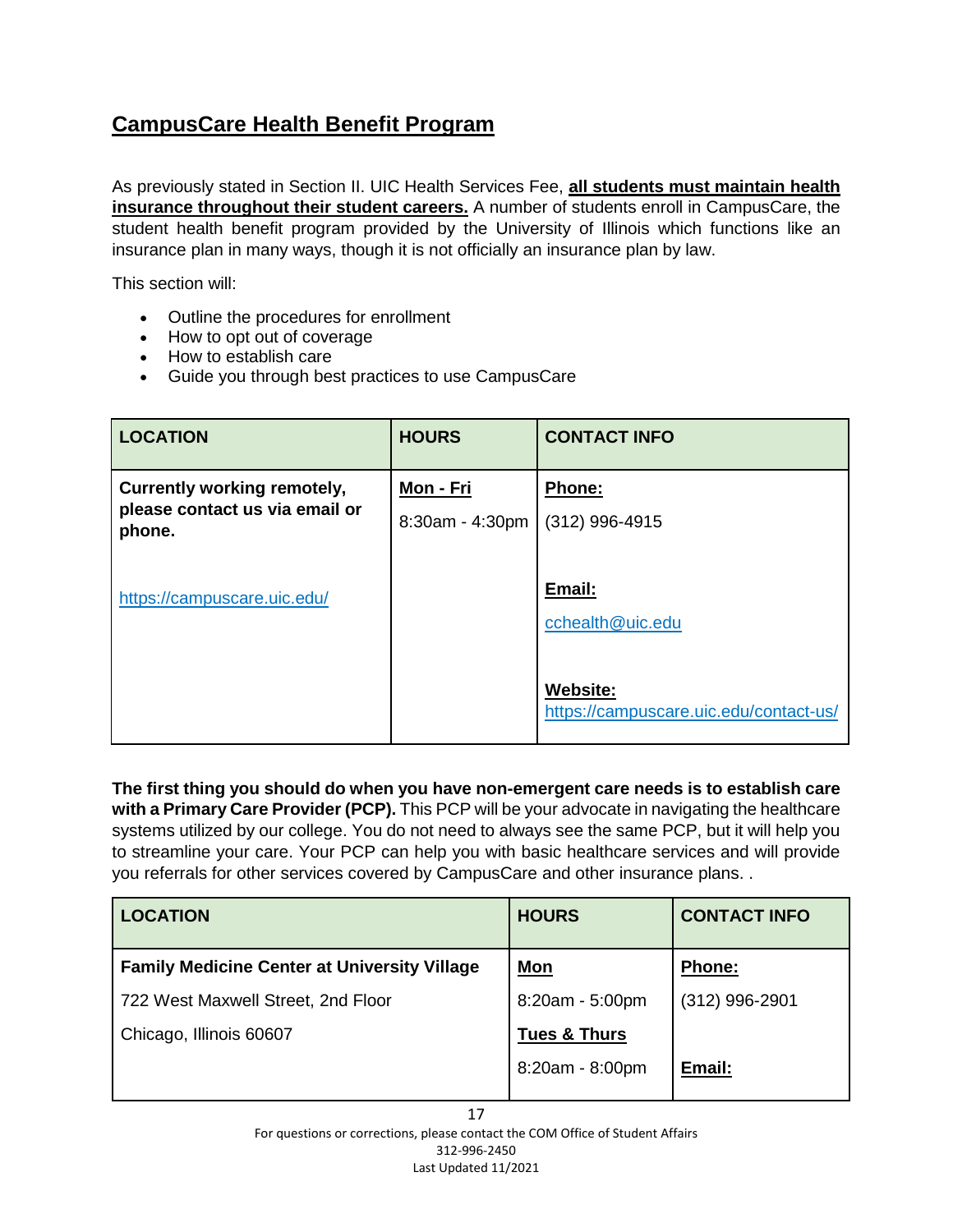| https://hospital.uillinois.edu/primary-and-specialty- | Wed               | <b>UICStudentHealth</b> |
|-------------------------------------------------------|-------------------|-------------------------|
| care/family-medicine/student-health                   | $9:30am - 8:00pm$ | @uic.edu                |
|                                                       | <u>Fri</u>        |                         |
|                                                       | 8:20am - 5:00pm   |                         |
|                                                       | <b>Sat</b>        |                         |
|                                                       | 8:30am - 12:00pm  |                         |
|                                                       |                   |                         |

## **A. ENROLLMENT & OPTING OUT OF COVERAGE**

## **2021-2022 Enrollment and Waiver Dates**

| <b>Semester</b>    | <b>Coverage starts</b> | <b>Coverage ends</b> | <b>Deadline dates</b> |
|--------------------|------------------------|----------------------|-----------------------|
| <b>Fall term</b>   | 8/16/2021              | 12/31/2021           | 09/12/2021            |
| <b>Spring term</b> | 1/1/2022               | 5/15/2022            | 2/6/2022              |
| Summer term        | 5/16/2022              | 8/15/2022            | 5/30/2022             |

All relevant forms, paperwork, important dates, contact info and coverage information can be found on the CampusCare website.<https://campuscare.uic.edu/dates-fees/>

Students are **automatically enrolled** in CampusCare and your student account will be assessed the cost of coverage each semester, **unless you opt-out of coverage**; a number of students elect to obtain individual coverage or are already covered by a family member's policy.

Those who have alternative insurance coverage and **do not** want CampusCare **must** submit an online waiver form. An approved waiver is good for one academic year and will need to be resubmitted prior to the Fall deadline date in order to continue to waive the fee. **This waiver must be submitted at the start of each academic year (Fall semester) prior to the deadline.** If you miss a waiver deadline for a semester, you will be assessed the CampusCare fee; however, you can waive out for the following semester in the same academic year.

A student enrolled in CampusCare may **enroll spouses and/or dependents** in the CampusCare program, provided the requested documentation is received via the online form to CampusCare by the enrollment period deadline date.

Students covered by CampusCare can generally use their UIC student ID as their insurance card. A CampusCare insurance card may also be printed from the website.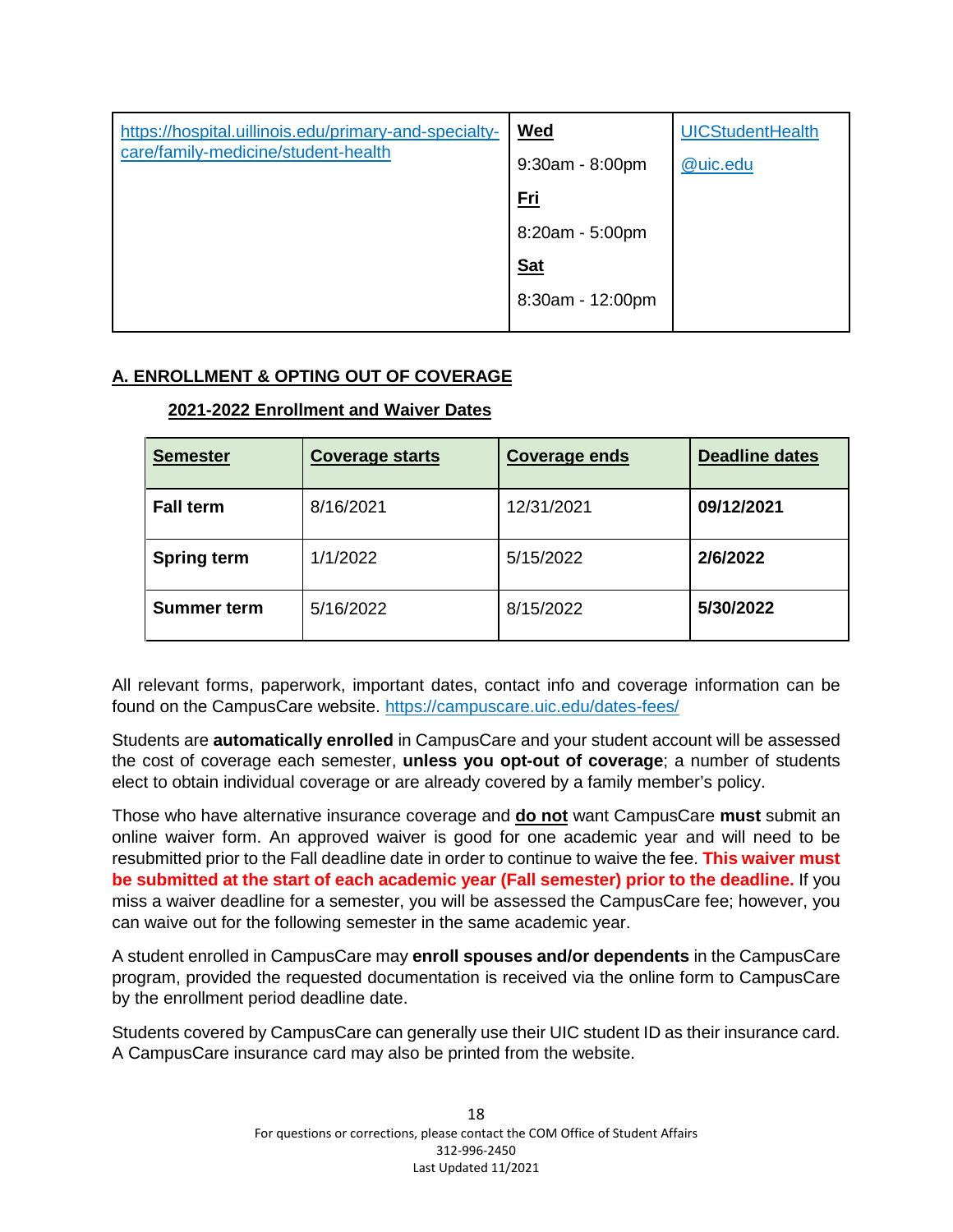## **B. CERTIFICATE OF COVERAGE**

The Certificate of Coverage provides details regarding the coverage provided by CampusCare, with a new certificate released each year on 8/1.

The Certificate of Coverage can be accessed through the CampusCare website. <https://campuscare.uic.edu/policies/certificate-of-coverage/>

Before receiving any medical service (except for medical emergencies), students with CampusCare must contact their Primary Care Provider (PCP) at Family Medicine. **A referral and approved authorization number is always necessary for specialty care.** If not authorized, the visit will not be covered, and you will be responsible for 100% of the bill. **There are no retroactive referrals authorized.** If you choose to receive care outside of UI Health, you could be responsible for your entire bill. CampusCare is authorized to deny services outside the covered services defined by the Certificate of Coverage and that are not a true life-threatening medical emergency.

Further information included in the Certificate of Coverage:

- 1. Summary of Benefits and the Cost of Services
- 2. Covered Services
- 3. Limitations and exclusions for services provided
- 4. Definitions of various services
- 5. Eligibility and Enrollment
- 6. Premium rates (charged to your student account when enrolled)
- 7. Appeal procedures
- 8. How to file a claim
- 9. Transgender healthcare policy
- 10. A list of birth control options covered by the Student Health Service Fee (CampusCare covers dependents only)

## **C. DEPENDENT AND SPOUSAL COVERAGE**

Complete definitions of spousal and dependent coverage for CampusCare are outlined in the Certificate of Coverage (see Section IV. B.). The addition of a spouse and/or dependent(s) changes coverage from **individual to family coverage.** This terminology is used throughout the relevant portions of the Certificate of Coverage but does not change the benefit structure provided by CampusCare. This section will explain best practices for enrolling dependents and spouses in CampusCare and how their coverage is slightly different than that of the medical student.

## **Enrollment**

Enrollment of a spouse or dependent must follow the same deadlines as those set forth for the medical student. This means that a CampusCare eligible student should complete and submit the "Add/Drop Dependents" form within the enrollment period at the beginning of the term. Once enrolled, the dependent will maintain coverage so long as the medical student maintains school enrollment and eligibility. This coverage will continue until the student graduates, does not enroll for a semester (other than summer), or until a "Drop Dependent" form is completed and submitted.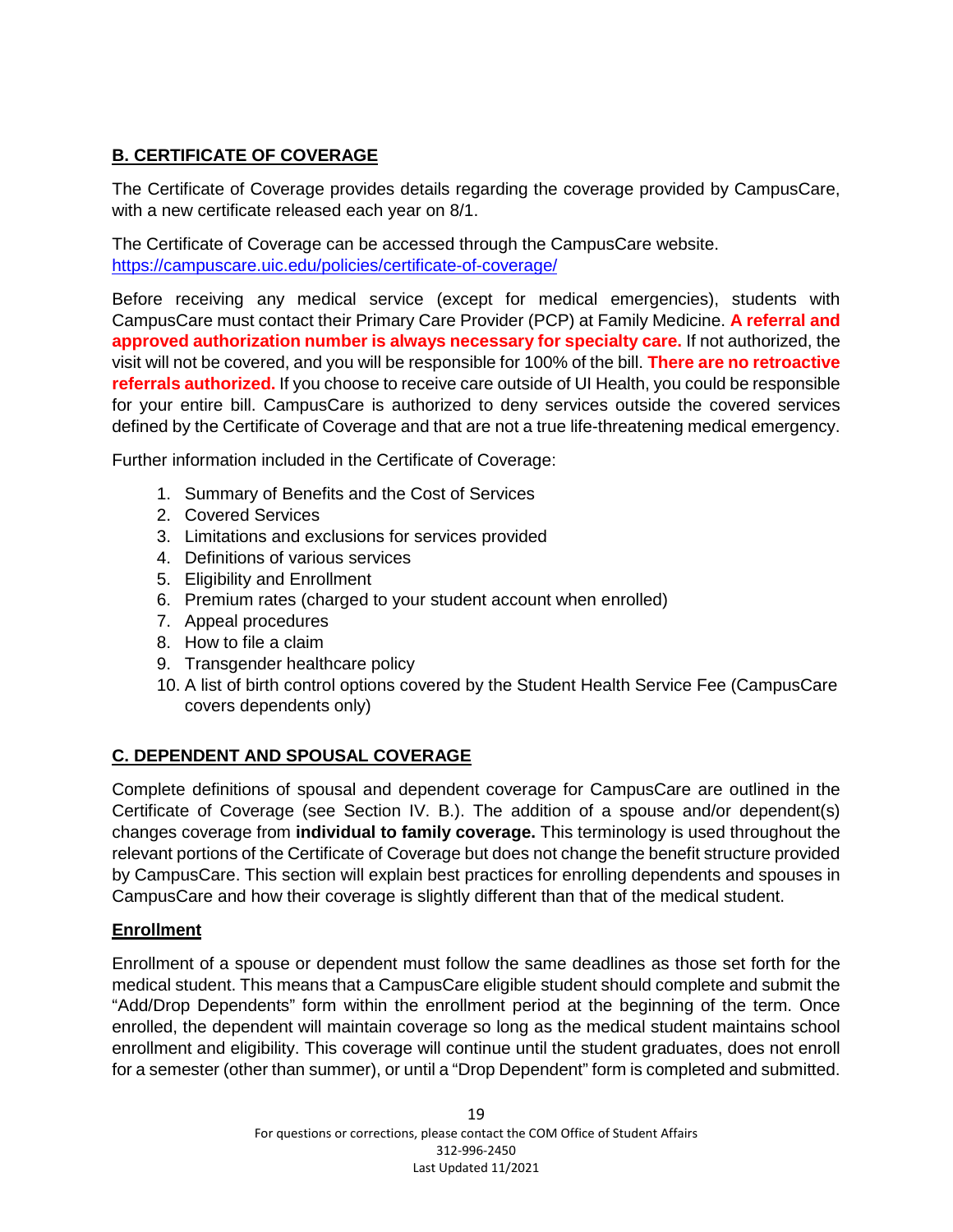Medical students may change from individual to family coverage or add new dependents after the enrollment deadline by submitting the "Add Dependents" form, additional required documents, and paying the premium in the following circumstances:

- 1. New spouse is added within 31 days of marriage or civil union partnership.
- 2. Eligible children of the new spouse are added within 31 days of marriage or civil union partnership.
- 3. A newborn is added within 31 days of birth.
- 4. An adopted child (or pending finalization of legal adoption) is added within 31 days of legal adoption.
- 5. A child pending finalization of legal adoption is added within 31 days of filing legal documentation.

#### Additional Required Documentation

Spouse: Marriage certificate or Civil Union Partnership certificate

Dependents: (must be under 26 years old): birth certificate or legal adoption documents

#### **Coverage**

The dependent(s) or spouse that receives CampusCare will have the same coverage as the medical student, as is outlined in the Certificate of Coverage. The primary difference in coverage for the dependent(s) is services for the medical student which are covered by the Student Health Services Fee will instead be covered by CampusCare for the dependent. Since the dependent(s) are not an enrolled student of the college, they are not assessed a Student Health Services Fee; many essential medical procedures are covered by that student fee, and so these services are instead covered by CampusCare for the dependent(s).

## **D. DENTAL CARE**

Students enrolled in CampusCare have access to a dental care discount program through United Health Programs. See the CampusCare Benefits > Dental website for more information. <https://campuscare.uic.edu/benefits/dental/>

There are specific circumstances under which oral surgery is covered by CampusCare. Please see Appendix C of the Certificate of Coverage for complete information on situations in which oral surgery will be covered by this student benefit.

## **E. VISION CARE**

| <b>LOCATION</b>            | <b>HOURS</b>                     | <b>CONTACT INFO</b> |
|----------------------------|----------------------------------|---------------------|
| Millennium Park Eye Center | Mon - Fri:                       | <b>Phone:</b>       |
| 30 N. Michigan Ave.        | 9:00am - 5:00pm   (312) 996-2020 |                     |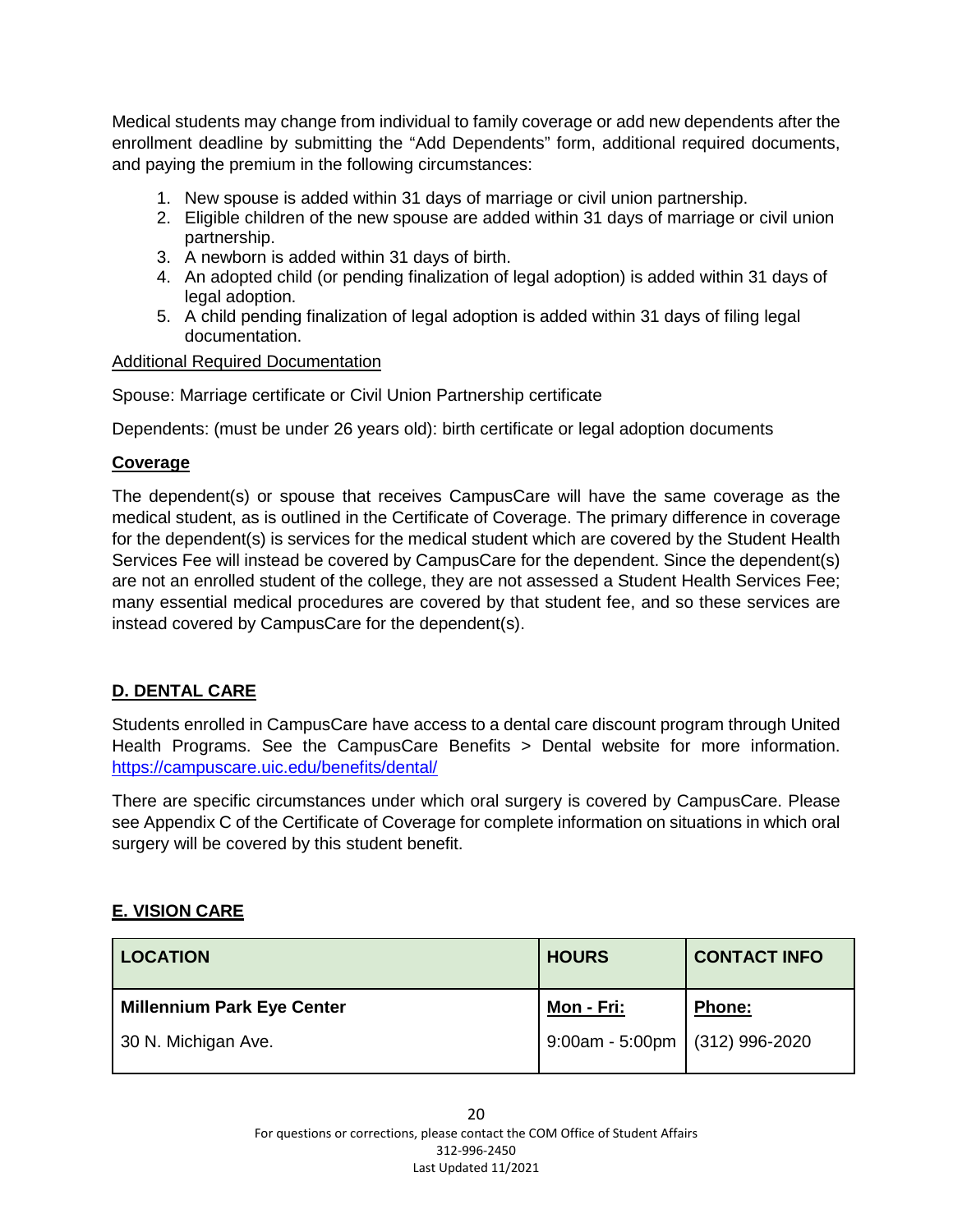| Suite 410                                                                                               |                   |                  |
|---------------------------------------------------------------------------------------------------------|-------------------|------------------|
| Chicago, Illinois 60602                                                                                 |                   |                  |
| http://www.millenniumparkeyecenter.com/                                                                 |                   |                  |
| Illinois Eye & Ear Infirmary                                                                            | Mon - Fri:        | <b>Phone:</b>    |
|                                                                                                         |                   |                  |
| 1855 W. Taylor St.                                                                                      | $8:30am - 5:00pm$ | $(312)$ 335-2915 |
| Chicago, IL 60612                                                                                       |                   |                  |
| https://hospital.uillinois.edu/patients-and-<br>visitors/locations-and-directions/ear-and-eye-infirmary |                   |                  |

Students enrolled in CampusCare have access to an annual routine eye examination through Millennium Park Eye Center or Illinois Eye & Ear Infirmary. No referral is necessary for routine annual visits, and there is no co-pay. CampusCare does not cover expenses for frames, lenses, or contact lenses eyewear. Please see the CampusCare website for in-network providers through United Health Programs for a discount on your glasses or contacts:

<https://campuscare.uic.edu/benefits/vision/>

## **F. CAMPUSCARE COVERAGE ON AWAY-ROTATIONS**

There is very little that CampusCare covers while on your away rotation and distant from their contracted facilities. **Therefore, it is pivotal for you to establish care with a PCP at Family Medicine so that you may contact them for any necessary healthcare services.** You will be able to get prescription refills, as these can be filled at any pharmacy and submitted for reimbursement. If you are having an emergency or urgent need requiring care/prescriptions/etc., please consult Section IV. E. Emergency Care Services of the CampusCare Certificate of Coverage.

Some hospitals may offer insurance coverage for abbreviated periods, but this often comes at a high cost. Please consult with your PCP before leaving so that you can establish a care plan while you are away.

|         | <b>LOCATION</b>                                                                                     | <b>HOURS</b>                                             | <b>CONTACT INFO</b>             |
|---------|-----------------------------------------------------------------------------------------------------|----------------------------------------------------------|---------------------------------|
| Chicago | <b>Family Medicine Center at University</b><br><b>Village</b><br>722 West Maxwell Street, 2nd Floor | <b>Mon</b><br>8:00am - 5:00pm<br><b>Tues &amp; Thurs</b> | <b>Phone:</b><br>(312) 996-2901 |

## **Away Rotations and Care outside of Chicago - In-network locations**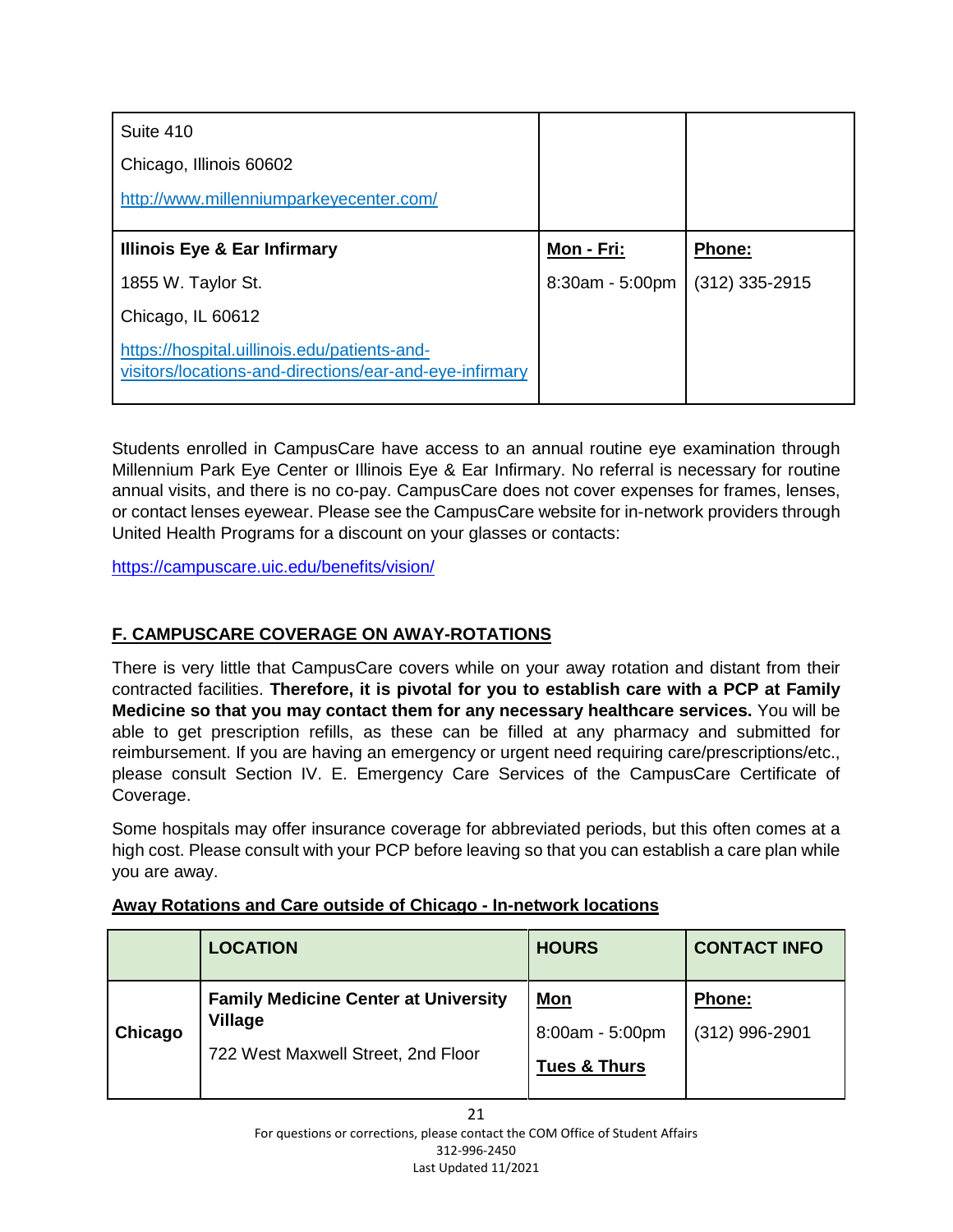|                 | Chicago, Illinois 60607                          | 8:00am - 9:00pm    | Email:                  |
|-----------------|--------------------------------------------------|--------------------|-------------------------|
|                 |                                                  | <b>Wed</b>         | <b>UICStudentHealth</b> |
|                 |                                                  | 9:30am - 8:00pm    | @uic.edu                |
|                 |                                                  | <u>Fri</u>         |                         |
|                 |                                                  | 7:00am - 5:00pm    |                         |
|                 |                                                  | <b>Sat</b>         |                         |
|                 |                                                  | 8:30am - 12:00pm   |                         |
|                 |                                                  |                    |                         |
|                 |                                                  |                    |                         |
|                 |                                                  |                    |                         |
|                 | <b>University Medical Services Parkview</b>      | <u> Mon - Fri:</u> | Phone:                  |
|                 | 1601 Parkview Ave. Room N124                     | 8:30am - 5:00pm    | (815) 395-5870          |
|                 | Rockford, Illinois 61107                         |                    |                         |
| <b>Rockford</b> | <b>UI Health Mile Square Health</b>              |                    | Phone:                  |
|                 | Center - L.P. Johnson Rockford                   |                    | (815) 972-1000          |
|                 | 1221 E. State St.                                |                    |                         |
|                 | Rockford, Illinois 61104                         |                    |                         |
|                 |                                                  |                    |                         |
|                 | Multiple PCP clinics- Please see our<br>website: |                    | Phone:                  |
| Peoria          | https://campuscare.uic.edu/benefits/p            |                    | (309) 672-4977          |
|                 | rimary-care/                                     |                    |                         |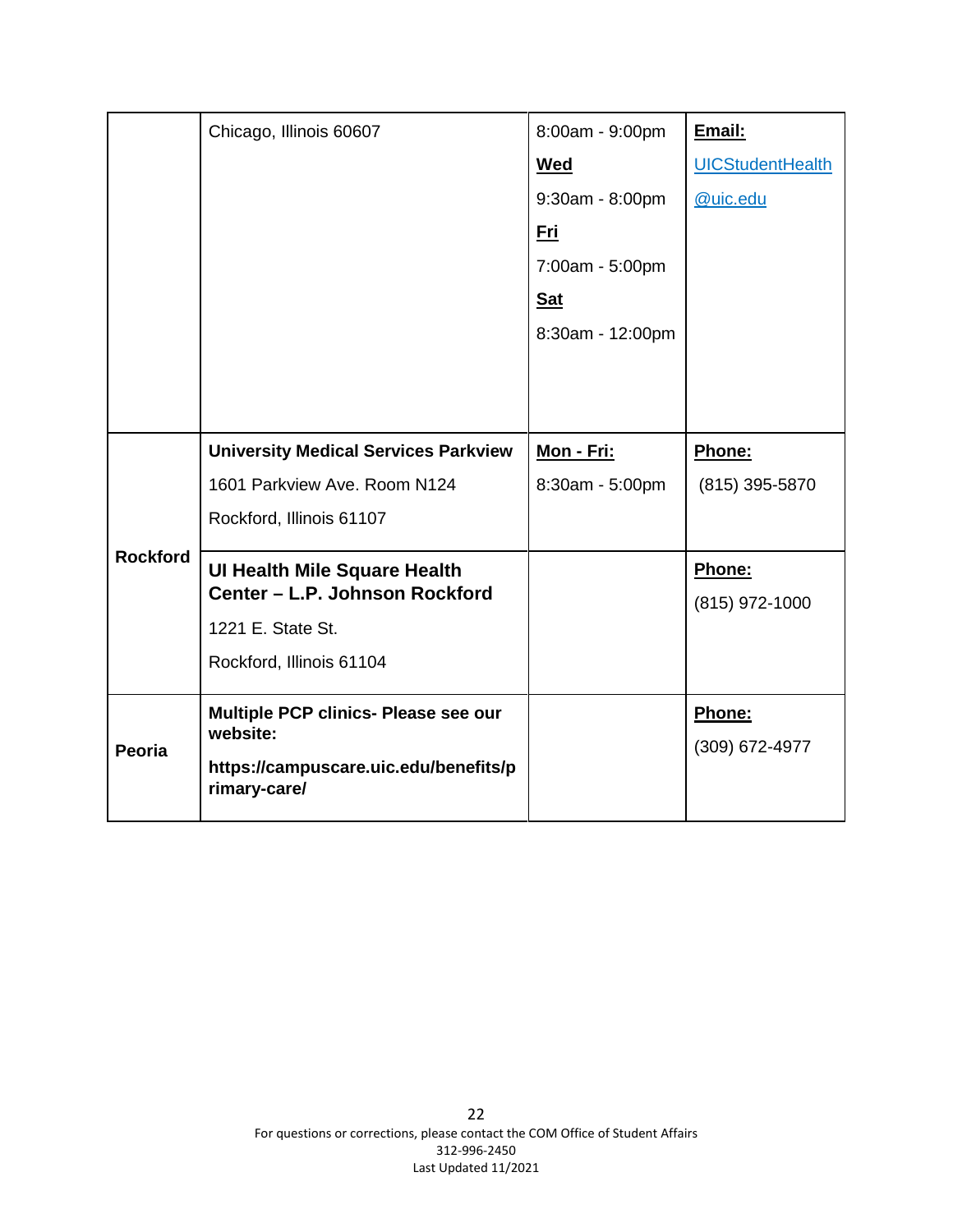# **Billing**

Medical bills are complicated, and they become especially complicated when you are receiving partial coverage from various student fees and insurance providers. The UI Health system often sends separate bills for provider services, hospital services, and laboratory tests. CampusCare does not bill patients, this comes directly from the provider where services were rendered.

#### **UI Health Patient Portal**

This is a free and secure online tool for you to view medical records and communicate with your healthcare providers. You can set up your account at your next appointment with UI Health, or you can use self-enrollment online using your Medical Record Number or an email address the hospital already has affiliated with your file. More information can be found at the link below and any remaining questions can be resolved by calling (877) 621-8014.

https://hospital.uillinois.edu/patients-and-visitors/patient-information/mychart

#### **Do not send any private health information via personal or university email.**

While Bill pay is an option for Chicago UI Health systems locations, some bills may not show up on this portal. You will instead receive your bill in the mail. It can sometimes take months for you to receive your bill. For this reason, always be sure your address on file with UI Health is up to date.

#### **Bill Pay**

Once you receive your bill, please follow the instructions provided on the billing statement. For any questions regarding your services, bill or claim, please call the billing service at the phone number on your billing statement.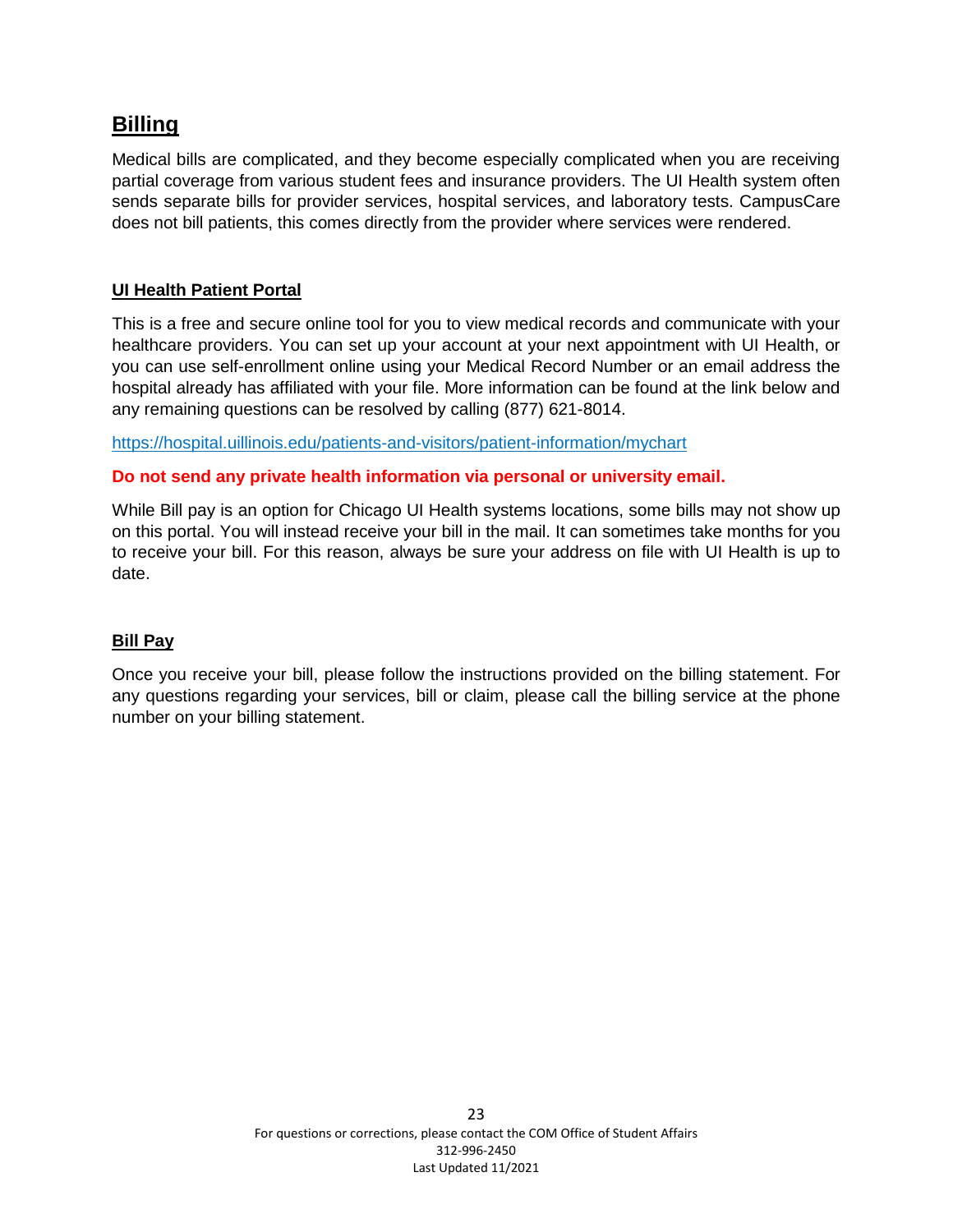# **Occupational Exposure**

Exposures to blood or body fluids that occur as a result of needle-sticks, cuts, splashes, or sprays that occur on assignment (IPC, ECM or M3/M4 clerkships) could result in transmission of blood-borne diseases, such as Hepatitis B, Hepatitis C, or HIV. Immediate Care should be taken to ensure your safety and the safety of your patients. In the event of an exposure use the following procedures:

- 1. Wash the site immediately and thoroughly with soap and water to remove any potentially infectious fluid and tissue. Flush mucous membranes with water.
- 2. Report your exposure to the appropriate authorities at the site hospital: ward team physicians, resident on call, charge nurse or nursing supervisor, or a University Health Services representative. **Be sure to note the insurance coverage information in A and B below, and the Site Contact List for [Occupational Exposures](http://www.uic.edu/depts/mcam/osa/policy/occupexposureList.htm) for reporting specifics to mitigate the chance of incurring out of pocket hospital bills.**
- 3. **If exposure to any blood/body fluid or tissue occurs, a clinical evaluation should be obtained immediately.** The evaluation should include drawing of blood samples from both the patient and the student. Possible therapies may include: antibiotics, Hepatitis B vaccine, Hepatitis B Immune Globulin, or antiretroviral therapy.
- 4. Complete **incident report form** and submit it to the Assistant Dean of Student Affairs within one week of exposure.
- 5. Follow-up within a week to confirm that all blood tests have been reviewed, appropriate treatment is in place, and arrangements have been made for any additional diagnostic testing.

#### **Site Contact List for Occupational Exposures to Blood or Body Fluids NEED TO BE REPORTED IN 24 HOURS OR INSURANCE MAY NOT COVER PAYMENT**

**Note: In most cases, payment for an ER visit is based on the guidelines of the student's own health insurance OR campus care. Students are not covered by Workers' Compensation. Please visit the campus care website for in-network hospitals for emergency room only - https://campuscare.uic.edu/benefits/in-network-hospitals/**

| <b>Advocate Christ Medical Center</b>                                                                                                                                                  | <b>Mount Sinai Hospital of Chicago</b>                                                                                                        |
|----------------------------------------------------------------------------------------------------------------------------------------------------------------------------------------|-----------------------------------------------------------------------------------------------------------------------------------------------|
| 4440 W. 95th, Oak Lawn, IL                                                                                                                                                             | 1500 S. California Avenue, Chicago, IL                                                                                                        |
| 1. Go to ER, using own insurance<br>2. If questions, contact Employee Health,<br>Terri Wright: 708-684-4353.<br>Employee Health Main: 708-684-<br>5333; from inside hospital dial 41 + | Wash to affected area/flush eyes immediately,<br>report incident to supervisor.<br>2. Go to ER for treatment; will be charged for ER<br>visit |
| 5333                                                                                                                                                                                   | Follow-up with Employee Health, Dawn Laurin,<br>З.<br>RN, dawn.laurin@sinai.org,<br>shedee.williams@sinai.org,                                |
| In-Network Hospitals for Emergency Room ONLY                                                                                                                                           | anna.juarez@sinai.org 773-257-6916 or<br>773-257-5999                                                                                         |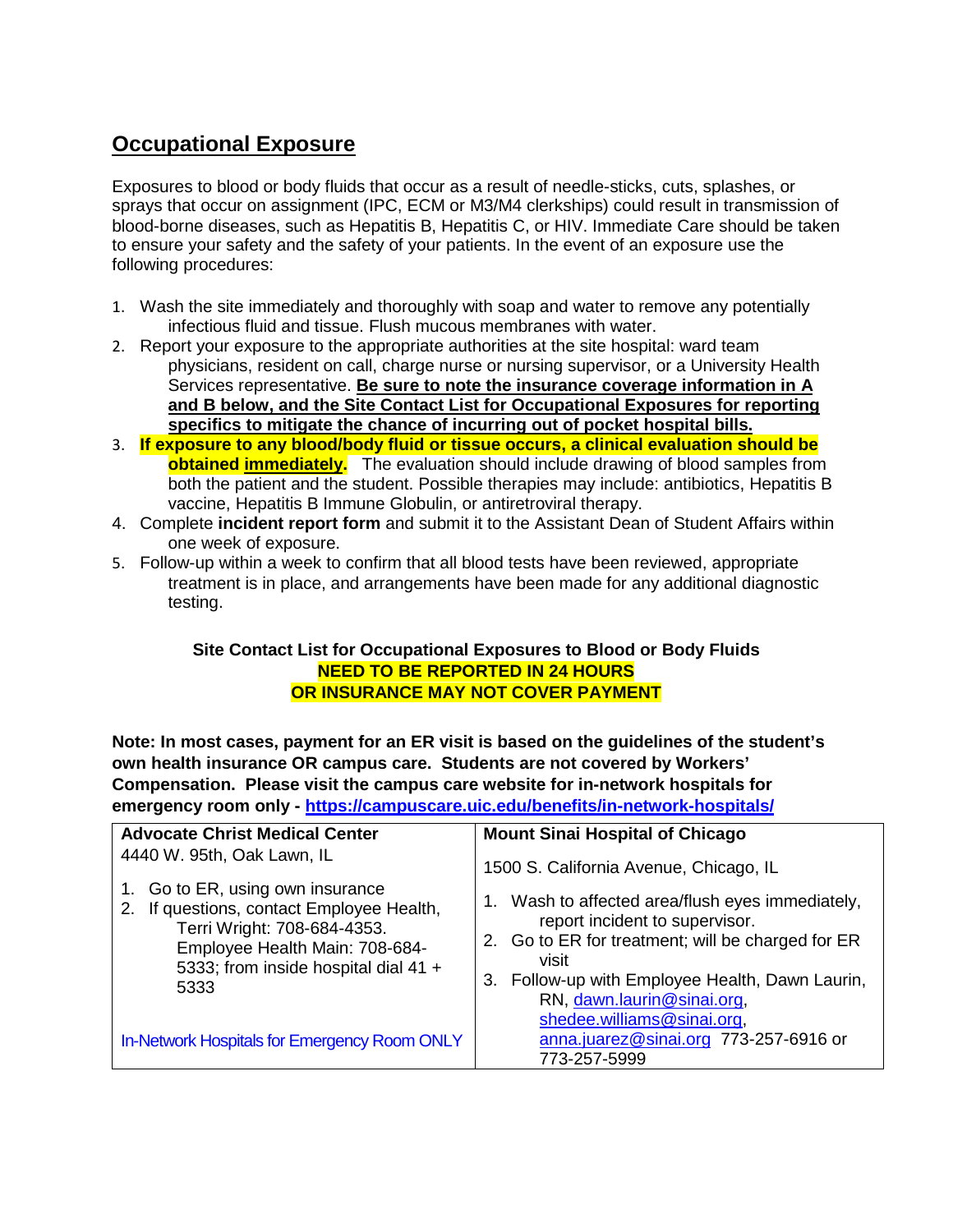| John H. Stroger, Jr. Hospital<br>1969 Ogden Ave, Chicago, IL                                                                                                                                               | <b>Advocate Illinois Masonic Medical Center</b>                                                                                                                                                                   |  |
|------------------------------------------------------------------------------------------------------------------------------------------------------------------------------------------------------------|-------------------------------------------------------------------------------------------------------------------------------------------------------------------------------------------------------------------|--|
| 1. Go to Employee Health Service if M-F<br>8:00am to 3:00pm. Irene Stacks, RN;<br>312-864-1970<br>2. After hours: Go to ER on 1 <sup>st</sup> floor. Follow-<br>up with Employee Health after<br>treatment | 836 W. Wellington, Chicago, IL<br>1. Go to Employee Health, Marcey Sweeney, 773-<br>296-5486; M-F, 7:00 am - 4:00 pm<br>2. After hours: Go to ER<br>In-Network Hospitals for Emergency Room ONLY                  |  |
| <b>Hartgrove Hospital</b>                                                                                                                                                                                  | <b>Hinsdale Hospital</b>                                                                                                                                                                                          |  |
| 5730 W. Roosevelt Rd, Chicago, IL                                                                                                                                                                          | 120 N. Oak, Hinsdale, IL                                                                                                                                                                                          |  |
| 1. Report to HR and/or supervisor (HR 773-<br>413-1751)<br>2. Report to UI Employee Health                                                                                                                 | 1. Let supervisor know.<br>2. Go to ER<br>3. Report to UI Employee Health                                                                                                                                         |  |
| <b>Madden Mental Health Centers</b>                                                                                                                                                                        | <b>Resurrection Medical Center</b>                                                                                                                                                                                |  |
| 1200 S. 1 <sup>st</sup> Ave, Hines, IL                                                                                                                                                                     | 7435 W. Talcott Rd. Chicago, IL                                                                                                                                                                                   |  |
| 1. Contact their Safety Officer: Lijo Simon,<br>708-338-7223                                                                                                                                               | 1. Go to ER first; will be charged for ER visit but<br>not for tests or follow-up<br>2. Follow-up with Employee Health, 773-990-<br>7624, M-F 7:30 am - 12pm, 1pm-4:00 pm;<br>Cheryl Dusenbery, RN or Carla Casia |  |
| <b>Advocate Lutheran General Hospital</b>                                                                                                                                                                  | <b>St. Francis Hospital</b>                                                                                                                                                                                       |  |
| 1775 Dempster St, Park Ridge, IL                                                                                                                                                                           | 355 Ridge Ave., Evanston, IL                                                                                                                                                                                      |  |
| 1. Go to Employee Health Weekdays<br>7:00am-4:30 pm, Alexander Callejo,<br>847-723-2380<br>2. After hours: Go to ER                                                                                        | 1. Go to ER first, using your own insurance<br>2. Follow-up with Associate Health, Nancy Miller,<br>RN, 847-316-6260, M-F 7:00am-12pm,<br>1pm-3:30pm                                                              |  |
| <b>MacNeal Hospital</b>                                                                                                                                                                                    | St. Joseph Hospital                                                                                                                                                                                               |  |
| 3249 S. Oak Park Ave, Berwyn, IL                                                                                                                                                                           | 2900 Lake Shore Dr, Chicago, IL                                                                                                                                                                                   |  |
| Go to ER<br>1.<br>2. Follow up with Employee Health<br>Weekdays 7:30am-4:00pm, Peter<br>Falcis, Suzanne Shanahan RN, 708-<br>783-3427                                                                      | ER: 773-665-3086<br>Go to ER first, using own insurance<br>1.<br>2. Follow up at Employee Health: 773-665-3134,<br>M-F 7:30 am-4:00 pm, Dawn Palella, RN                                                          |  |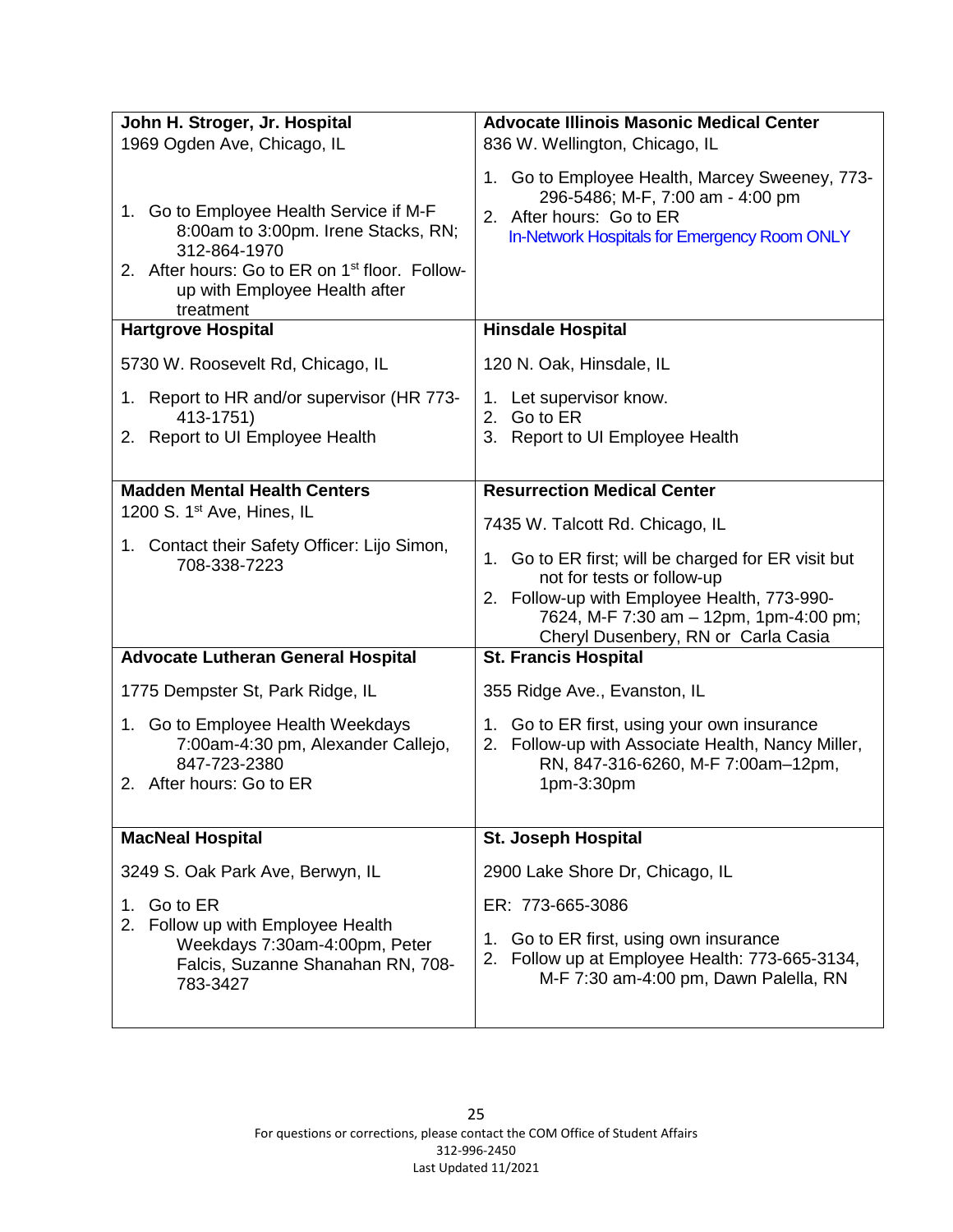| University of Illinois Hospital and<br><b>Jesse Brown Veterans Administration</b>                                                                                                               |
|-------------------------------------------------------------------------------------------------------------------------------------------------------------------------------------------------|
| Go to University Health Services, 835 S.<br>Wolcott Ave., E144 MSB, Chicago, IL<br>60612, 312-996-7420; Open 7:00 am-4:00<br>pm Mon, Tues, Thurs, Fri; Open 7:00 am-<br>3:00 pm Wed<br>Go to ER |

# **Immunizations**

Immunization records should be uploaded onto CastleBranch, a third-party software approved by the University of Illinois College of Medicine to manage student immunization records. Students accepted and confirmed into the University of Illinois College of Medicine are responsible for setting up and maintaining a CastleBranch account. The software then monitors immunizations' compliance and expirations for the COM based on requirements submitted by the college.

<https://mycb.castlebranch.com/>

#### **For new medical students (pre-enrollment):**

Immunization requirements are managed by the University of Illinois College of Medicine Office of Admissions. M1 students receive clinical exposure during Phase 1 DoCs courses, so these requirements must be met prior to the start of medical school. Nurse Irene monitors the satisfaction of these requirements for incoming students. Any questions for new students pertaining to CastleBranch setup or immunization requirements should be directed to the Office of Admissions.

CastleBranch Setup: Students should receive instructions from the Office of Admissions on how to setup CastleBranch through their online portal using a Chicago specific access code.

Immunizations Requirements: All immunizations and titers must be submitted prior to the start of medical school, by the designated deadline. The following are required:

- 1. Measles, Mumps & Rubella (MMR). *2 vaccinations AND a positive antibody titer for each*.
- 2. Varicella/Chicken Pox. *Positive antibody titer*.
- 3. Hepatitis B. *3 vaccinations AND a positive antibody titer*.
- 4. Tetanus, Diphtheria & Pertussis (Tdap/Tdap booster). *Must be current (exp. every 10 years if it expires an updated shot must be completed)*.
- 5. Tuberculosis test. *2-step PPD skin test or Quantiferon blood test. Completed every year*. a. If test is positive, a chest X-ray is required.
- 6. Polio. *Childhood or adult series of vaccinations*.
- 7. Influenza shot*. Yearly shot required*.
- 8. OSHA training. *Certificate of completion.*
- 9. Blood borne Pathogens. Certificate of completion.

26

For questions or corrections, please contact the COM Office of Student Affairs 312-996-2450

Last Updated 11/2021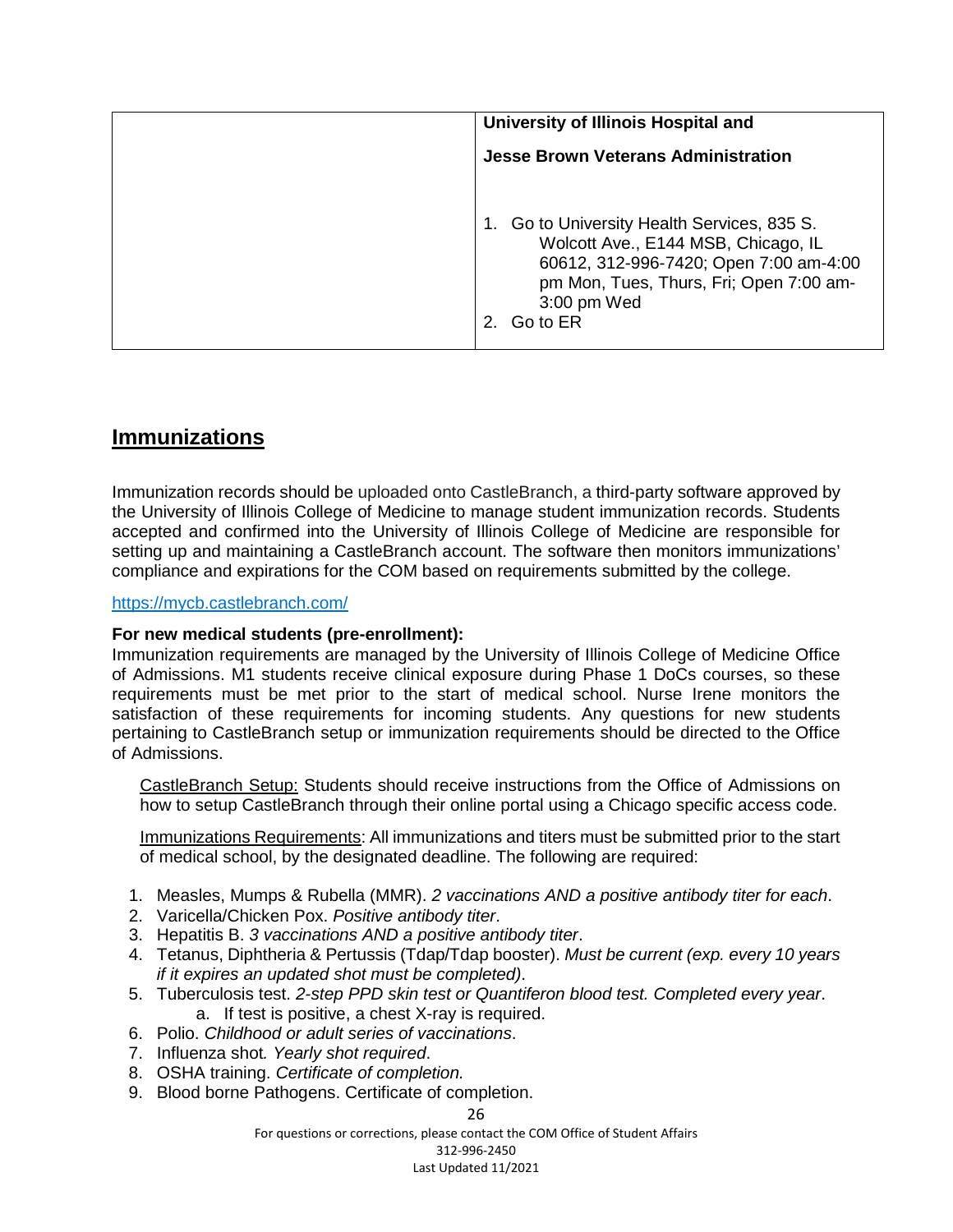- *10.* HIPAA training. *Certificate of completion. Renewed training annually.*
- *11.* CPR/BLS training. *Certificate of completion (Done before the start of the clinical years and is good for two years. Students who take LOAs or extended time will need to update this before graduation.*
- 12. Respirator Fit. *Test results and assigned mask sizing.*
- *13.* Proof of health insurance. *Insurance ID card, annual renewal.*
- *14.* 10-panel drug test. *Negative-result, annual renewal (Some affiliate clinical sites consider the drug screen an annual requirement or can request a student be tested, so it is possible a student will need to be re-tested for clinical activity while in medical school. In addition, any student returning from a Leave of Absence will have to be retested).*

#### **For all other medical students (post-enrollment):**

It is the professional responsibility of the **student** to complete and maintain all compliance requirements. Annual updates must be uploaded to CastleBranch, or you will not be in compliance with the medical school policy. It is important to note that *some affiliate sites may require additional clearance steps or re-testing* (fingerprinting, background check, etc.). Any questions should be directed to the Office of the Registrar. Requirements to be completed yearly include:

- 1. Tuberculosis test. *2-step PPD skin test or Quantiferon blood test. Completed every year*. a. If test is positive, a chest X-ray is required.
- 2. Influenza shot*. Yearly shot required*.
- *3.* HIPAA training. *Certificate of completion. Renewed training annually.*
- *4.* Proof of health insurance. *Insurance ID card, annual renewal.*
- *5.* 10-panel drug test. *Negative-result, annual renewal.*

#### **Quick Tips:**

- 1. CampusCare and the Student Health Services Fee **DO NOT COVER IMMUNIZATIONS** that are associated with school requirements at matriculation or for clinical sites.
- 2. Lab tests to assess immune titers are not covered by CampusCare or the Student Health Services Fee.
- 3. Completing your titers and immunizations while on personal insurance is often a cheaper option.
- 4. The yearly TB test can be completed with a blood draw (quantiferon) or using the scratch test method. The prior is quicker and does not require a return visit but may be more costly.
	- a. The TB scratch test is covered by the Student Health Services Fee. This can be used only twice during your tenure at the COM for annual TB exposure testing.

#### **Contact information for questions regarding immunizations:**

Pre-matriculation Leila Amiri Assistant Dean of Admissions Office of Admissions Email: lamiri@uic.edu Phone: (312) 996-5636

Post-matriculation Dorian Thomas Director of Records and Registration Office of Registrar Email: thodor@uic.edu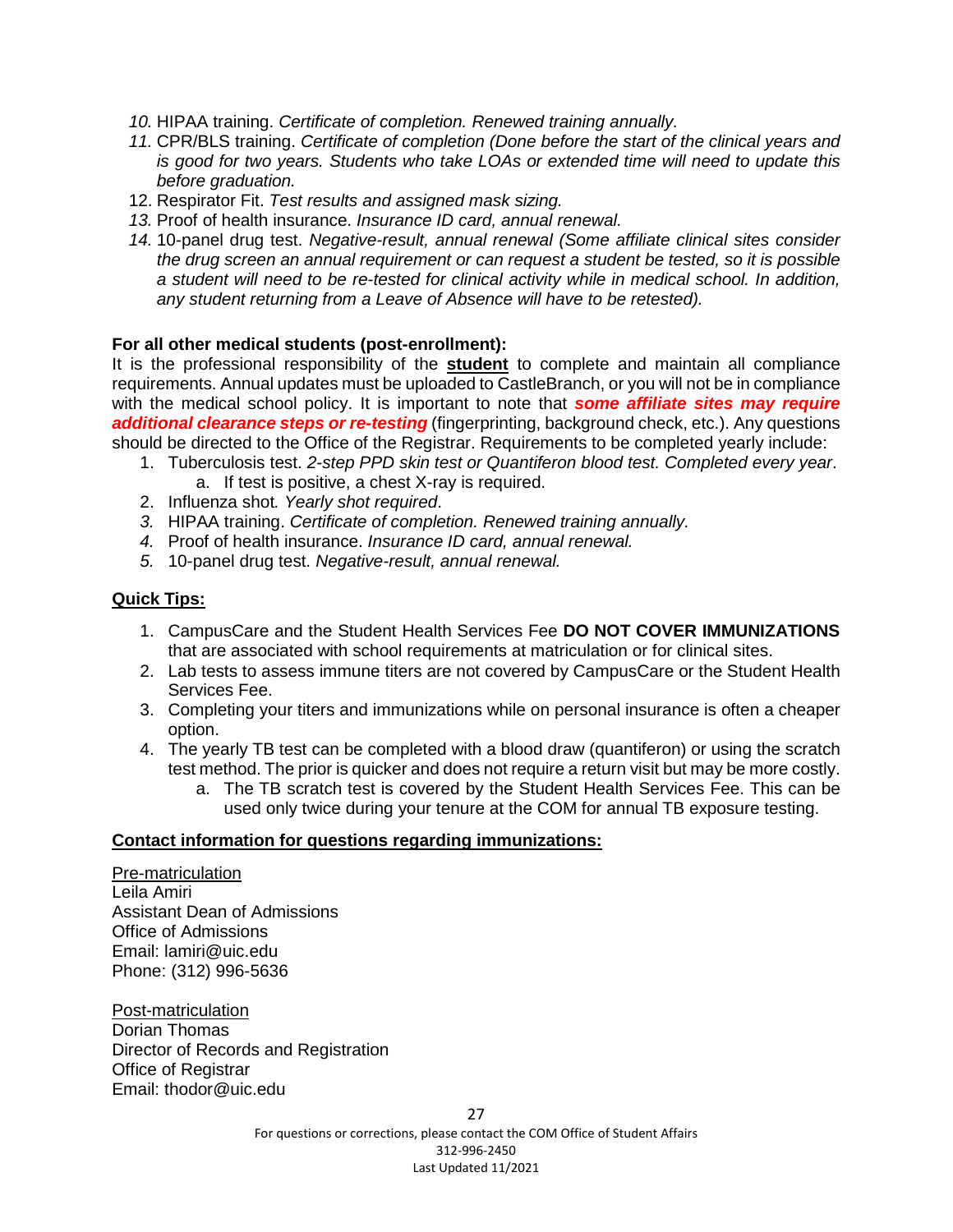Phone: (312) 996-8228 <http://chicago.medicine.uic.edu/education/md-curriculum/curricular-affairs/>

Post-matriculation Nurse Irene Stasula, RN, BSN Associate Director of Occupational & Environmental Medicine Email: istasula@uic.edu Phone: (312) 996-6505 https://hospital.uillinois.edu/primary-and-specialty-care/occupational-environmentalmedicine/contact-us

# **Drug Testing**

The UIC Policy on Alcohol and Other Drug Use Policy and Resource Guide can be found at:

#### <https://go.uic.edu/aod>

The specific policy regarding Alcohol and Other Drug Use by Students and Employees can be found at the following link:

[https://policies.uic.edu/uic-policy-library/student-affairs/policy-regarding-alcohol-drug-use](https://policies.uic.edu/uic-policy-library/student-affairs/policy-regarding-alcohol-drug-use-students-employees/)[students-employees](https://policies.uic.edu/uic-policy-library/student-affairs/policy-regarding-alcohol-drug-use-students-employees/)

As a clinical site compliance requirement for UI Health, students are required to **complete and pass a yearly 10-panel drug screen.** This drug test costs approximately \$50 and is administered by Nurse Irene Stasula in the University Health Service Office. Please call the number below to schedule your drug test appointment. The results of your drug test will be emailed to you and must be uploaded onto Castle Branch.

#### <https://mycb.castlebranch.com/>

Some affiliate clinical sites consider the drug screen an annual requirement or can request a student be tested. **It is possible that a student will need to be re-tested for clinical activity while in medical school**. A student returning from a Leave of Absence will have to be retested. These drug tests can be completed by Nurse Irene as outlined above.

| <b>LOCATION</b>                                                                                                | <b>HOURS</b>                                 | <b>CONTACT INFO</b>             |
|----------------------------------------------------------------------------------------------------------------|----------------------------------------------|---------------------------------|
| <b>University Health Service</b><br>835 S. Wolcott Ave<br>Room E-144                                           | Mon, Tues, Thurs & Fri:<br>$7:00am - 4:00pm$ | <b>Phone:</b><br>(312) 996-7420 |
| Chicago, Illinois 60612                                                                                        | Wed:<br>7:00am - 3:00pm                      |                                 |
| https://hospital.uillinois.edu/primary-<br>and-specialty-care/occupational-<br>environmental-medicine/services |                                              |                                 |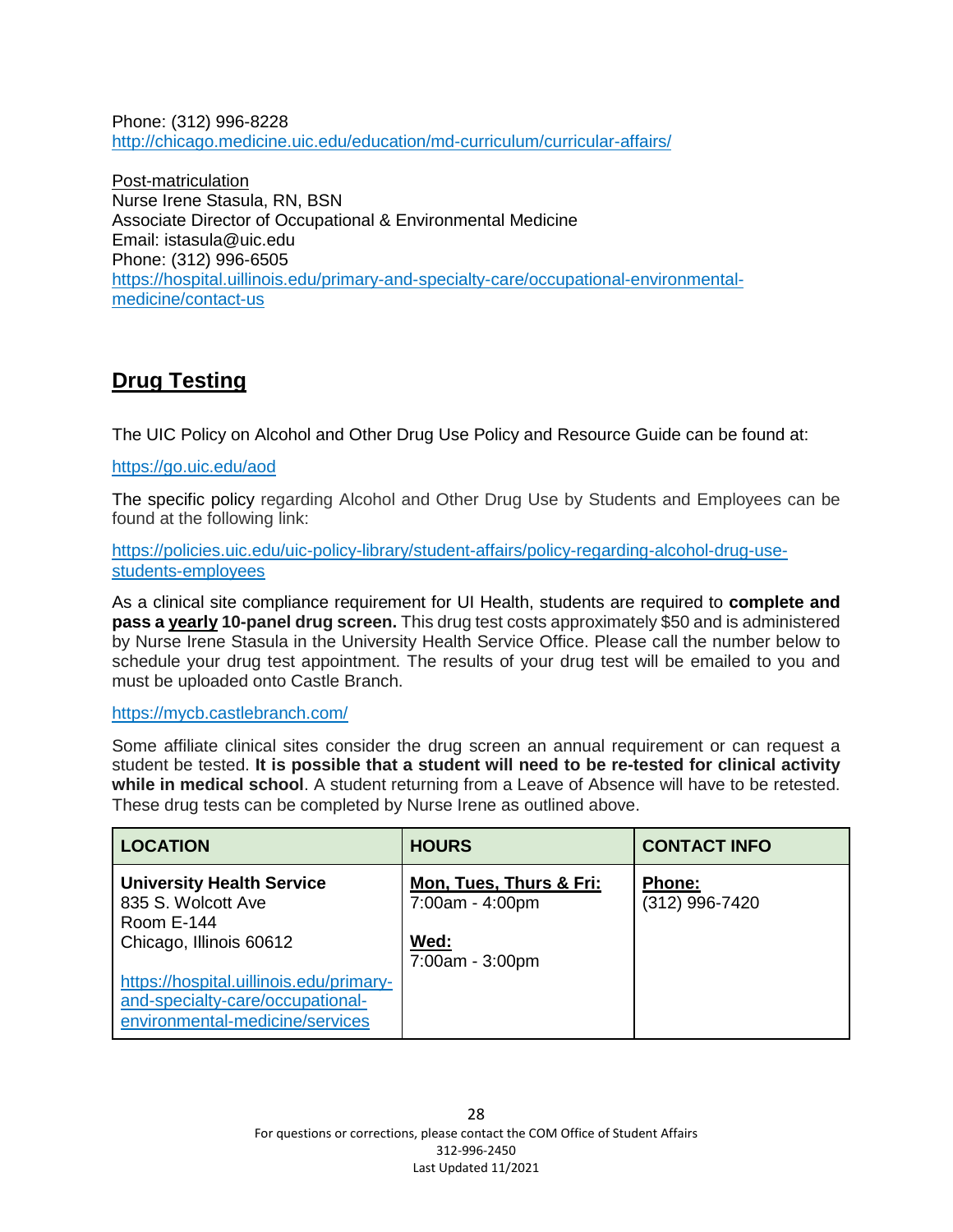# **Learning Environment Policy & Mistreatment Reporting**

#### **Learning Environment Policy**

It is important for all members of our community to be knowledgeable of our Positive Learning Environment Policy, available via a downloadable pdf on the link below. Here is an excerpt from its opening statement:

*The University of Illinois College of Medicine is committed to providing and maintaining a safe and effective learning environment in which students, residents, fellows, faculty, and healthcare and administrative staff work together to both educate and learn in a manner that promotes the highest level of patient care. As an institution that trains the physician leaders of tomorrow, we expect members of our community to uphold an academic environment that encourages mutually*  respectful relationships, is conducive to learning, and is free of mistreatment, unlawful *discrimination and harassment, and threats of retaliation.*

[https://medicine.uic.edu/education/educational-environment/college-policy-guidelines/positive](https://medicine.uic.edu/education/educational-environment/college-policy-guidelines/positive-learning-environment-policy/)[learning-environment-policy/](https://medicine.uic.edu/education/educational-environment/college-policy-guidelines/positive-learning-environment-policy/) (Please click the linked pdf at this URL)

#### **Mistreatment Reporting Form**

If you have experienced and/or witnessed student mistreatment, please report the incident(s). You can use the online Student Mistreatment Reporting form, provided at the link below. The form allows for both anonymous reporting and, if you chose, reporting with identifying information. Even though some issues (imminent harm, child abuse, and sexual harassment) require further reporting to outside entities, please remember that reports can be submitted that *do not request action*. The office serves as an archive of past complaints to monitor systemic issues and effect changes. Reports will be reviewed by the director within 2 business days of submission to determine next steps. Most reports are reviewed more quickly.

If desired, or if there is a technical glitch on the form, individuals may also directly contact Dr. Lacy directly to discuss learning environment issues and concerns. Pre-reporting consultations are welcome. If you wish to consult anonymously, you may create a special anonymous account to write Dr. Lacy, or you may call (state up front that you wish to remain anonymous).

Tim Lacy, PhD Executive Director, Student Learning Environment [timlacy@uic.edu](mailto:timlacy@uic.edu) Phone: (312) 413-9632 Fax: (312) 413-3787

<https://medicine.uic.edu/education/educational-environment/reporting/>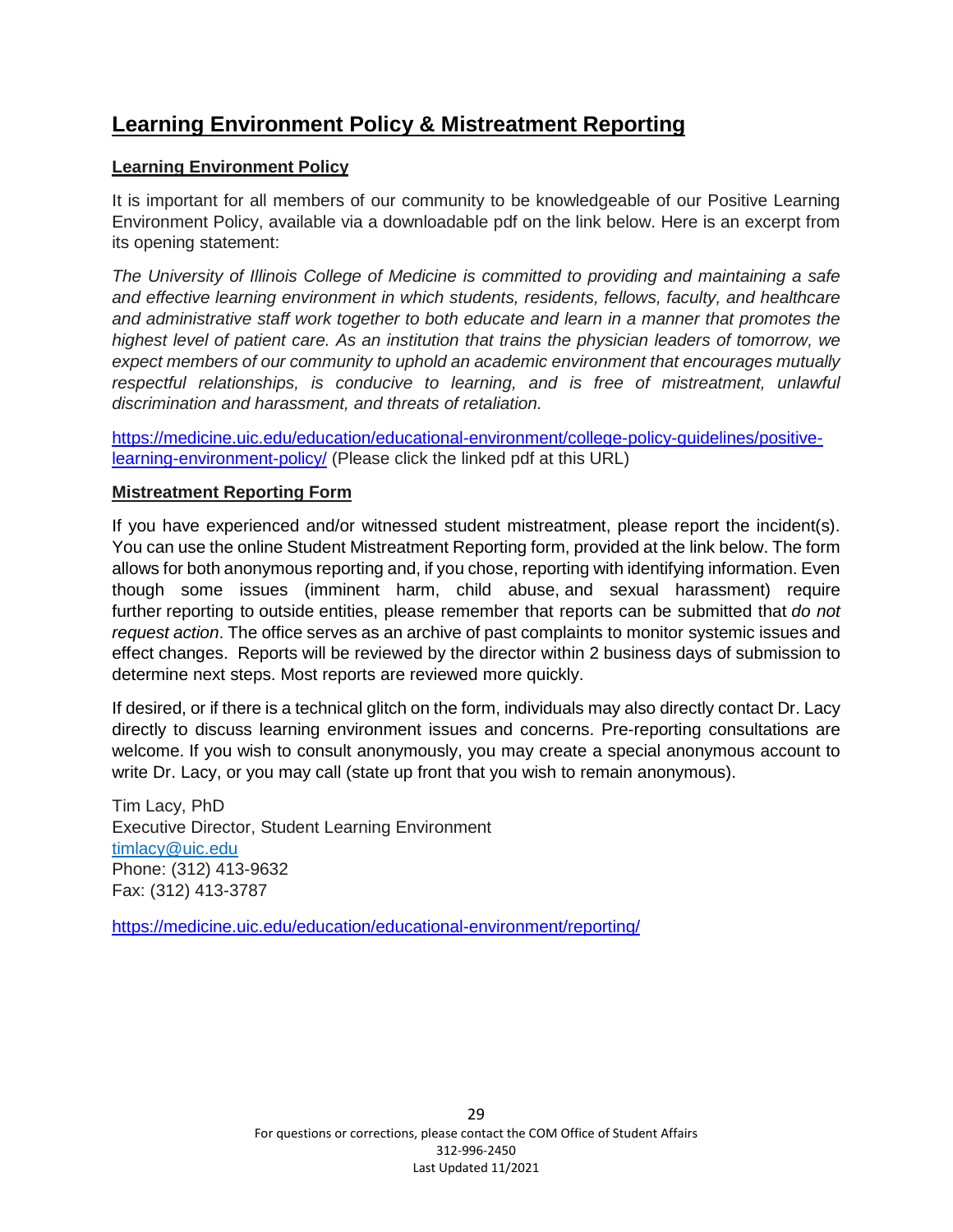# **COVID-19 ADDENDUM**

The COVID-19 pandemic has required that the College of Medicine develop policies and procedures to address safety concerns for our faculty, students, staff, and larger community. The fact that the COVID-19 pandemic is a dynamic and an often-changing health crisis, the College of Medicine may change or revise policies, recommendations, and procedures. In such situations, the College of Medicine will disseminate information to keep students informed. However, we also require students take an active approach to keep up to date of potential changes by reading official college and university correspondences, attending town hall meetings, and other communiques pertaining to COVID-19.

Including but not limited to:

- 1. [Campus Updates](https://today.uic.edu/tag/coronavirus)
- 2. [FAQS](https://today.uic.edu/frequently-asked-questions)
- 3. [Resources for online learning](https://accc.uic.edu/online-learning/online-learning-students/)
- 4. [Trouble Shooting Tips for online learning](https://uofi.app.box.com/s/1i0v2frey1j2liecb00w48jy57thz235)
- 5. [Support Resources for various forms of assistance](https://today.uic.edu/support-for-the-uic-community)

#### **COVID-19 and CampusCare Coverage**

#### <https://campuscare.uic.edu/covid-19-information/>

CampusCare coverage is largely unchanged by the ongoing COVID-19 pandemic. Students must establish a relationship with the PCP, receive referrals for specialty and out-of-network care, and must have emergency care pre-approved as outlined above in Section IV. CampusCare Coverage.

#### **Travel Guidelines and Restrictions**

During the COVID pandemic the University of Illinois at Chicago and the Chicago Department of Public Health Commissioner have issued various guidelines and restrictions pertaining to travel. Chicago Department of Public Health travel guidelines can be found here [Emergency Travel](https://www.chicago.gov/city/en/sites/covid-19/home/health-orders.html)  [Order](https://www.chicago.gov/city/en/sites/covid-19/home/health-orders.html) directing travelers entering or returning to Chicago. University of Illinois at Chicago travel guidelines and restrictions can be found here COVID-19 University Travel Guidance. Students are expected to adhere to any and all travel guidelines and restrictions at the university, city, county, or state level.

#### **Reporting COVID Safety Concerns:**

a. Please report COVID safety concerns to any clerkship director, the dean, or anonymously/confidentially to [https://medicine.uic.edu/education/educational](https://medicine.uic.edu/education/educational-environment/reporting/)[environment/reporting/.](https://medicine.uic.edu/education/educational-environment/reporting/)

#### **Steps for Exposure or Illness:**

#### *COVID reporting:*

If you have an illness, exposure or positive test

30 For questions or corrections, please contact the COM Office of Student Affairs 312-996-2450 Last Updated 11/2021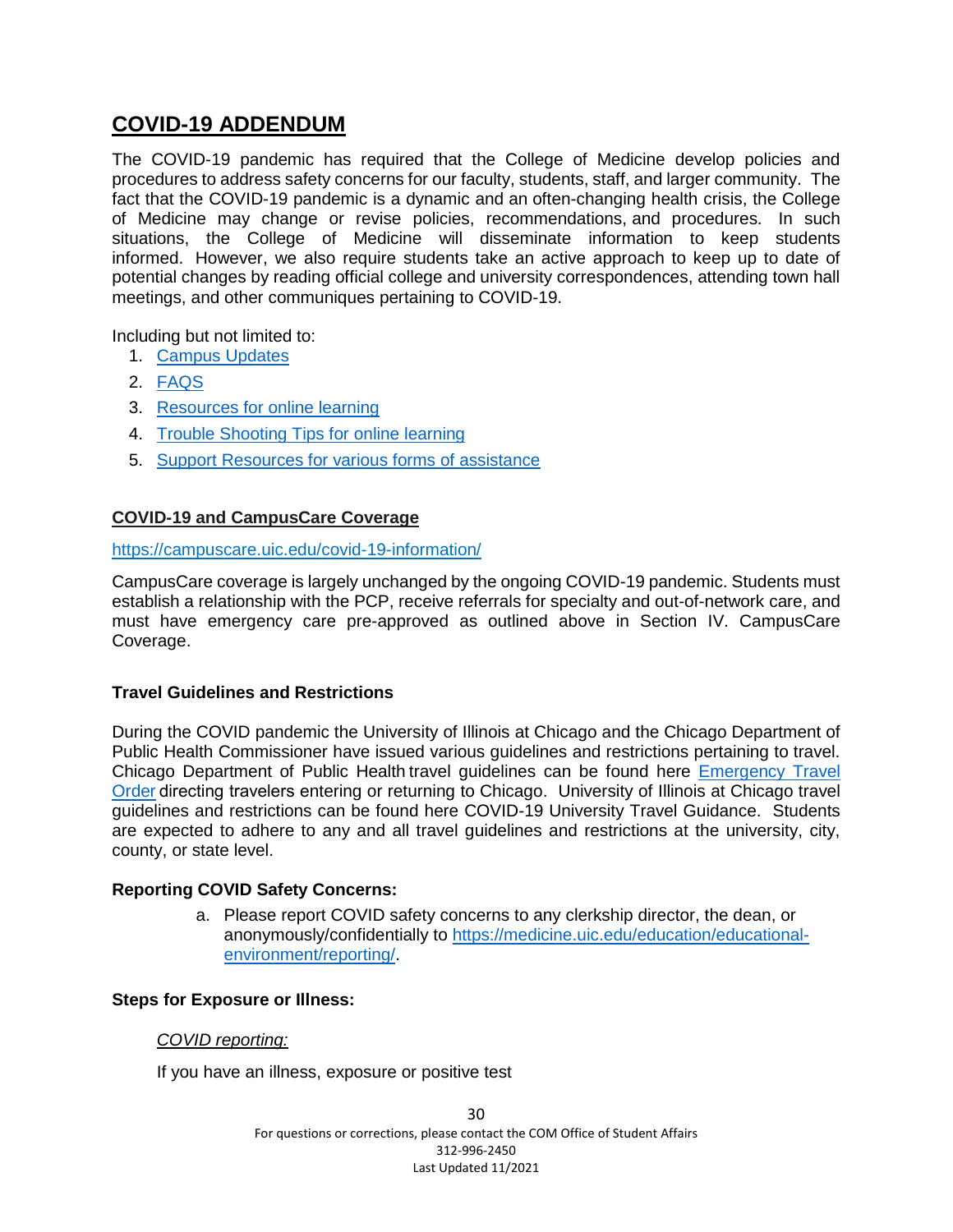1) All students should use the online [tool](https://www.redcap.ihrp.uic.edu/surveys/?s=PH78WANDNX) which asks simple questions to triage your report to the correct team.

2) If you are a student on a clinical rotation not at UIH, in addition to notifying UHS via the tool, you need to call employee health at the affiliate site (you can find the number on the table related to occupational exposures [here\)](https://chicago.medicine.uic.edu/wp-content/uploads/sites/6/2020/06/Procedures-Occupational-Exposures-AY-20-21-6-1-20.pdf);

3) Notify the curriculum leadership. For Phase 2/3, Contact your clerkship director and team, if relevant, to arrange for being away from the curriculum. For Phase 1, notify [COM-](mailto:COM-ABSENCE@listserv.uic.edu)[ABSENCE@listserv.uic.edu.](mailto:COM-ABSENCE@listserv.uic.edu)

4) If you are diagnosed with COVID-19 or if you have been exposed to someone with COVID-19, please also notify Dean Urosev [\(urosev@uic.edu\)](mailto:urosev@uic.edu).

#### **On campus check in:**

All students, faculty, and staff who come on to campus are required to check in by completing a 2-question on-line survey (link provided below). All personnel must complete the survey once per day that they are on campus.

Check in information:

- 1. <https://medicine.uic.edu/coronavirus/check-in-information/>
- 2. Check in within one hour before or after entering the college of medicine buildings.
- 3. Failure to check in may result in loss of building privileges.

#### **Campus Care Information Specific to COVID-19**

<https://campuscare.uic.edu/covid-19-information/>

CampusCare covers treatment for coronavirus/COVID-19 in the same way it does all other illnesses. If you have*CampusCare*you can review the plan's summary of benefits on our website at [www.campuscare.uic.edu.](http://www.campuscare.uic.edu/)

Students who are feeling ill or suspect that they could have coronavirus/COVID-19 should first call their*CampusCare*primary care provider*:*

**Chicago:** University of Illinois Physician Group, Department of Family Medicine at (312) 996-2901

**Peoria:** UnityPoint Clinic Family Medicine at (309) 672-4977

**Rockford:** University Medical Services at (815) 395-5870 or University Family Health Center at (815) 972-1000

For additional questions, you may contact *CampusCare* directly at [cchealth@uic.edu.](mailto:cchealth@uic.edu)

**In response to the COVID-19 pandemic** *CampusCare* **has implemented the following in effect starting March 15, 2020 through May 15, 2022,** *CampusCare* **will re-evaluate for continuation.**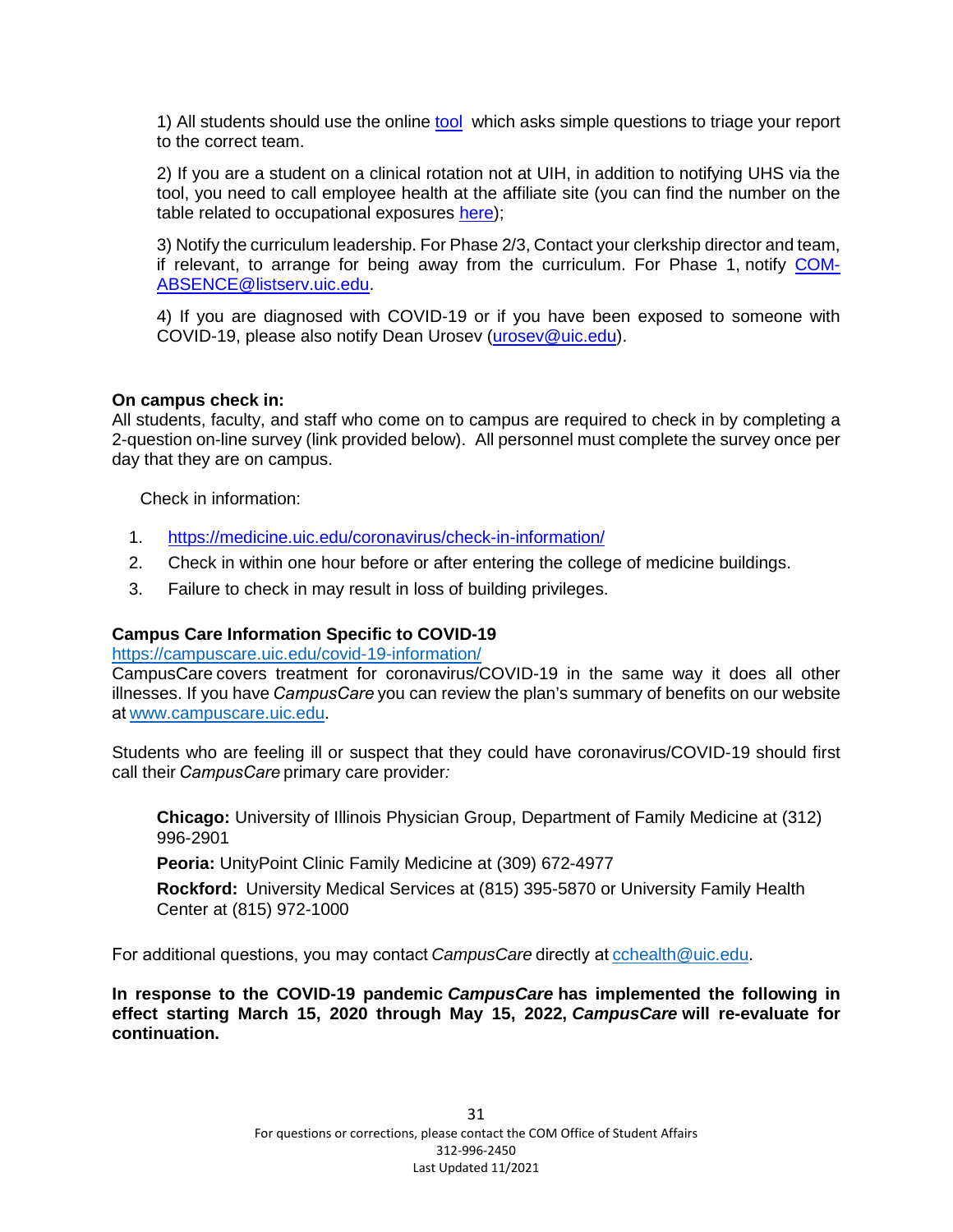# **Telehealth/E-Visits:**

*CampusCare* will cover telehealth & e-visits with NO COPAYMENT. Students must contact their in-network primary care provider or in-network specialty physicians to set up telehealth & evisits for their health care needs. All members must establish a provider relationship prior to any referrals or treatment. This can currently be done remotely via a telehealth visit. Call your innetwork PCP for an appointment.

Students who are out of state: you will need to contact your primary care provider at your UI campus Primary Care Center to request a referral for care that is in the area where you are living currently.

Students who are in Illinois or Indiana: you can still utilize telehealth appointments with your CampusCare Primary Care provider. However, you must update your home address in your UI Health MyChart to your address in Illinois or Indiana in order for a physician to provide treatment.

# **Out of Network Care:**

Please contact your primary care physician at Family Medicine for direction on all non-emergent care. Out-of-network care authorized by your in-network primary care physician will be assessed at an in-network cost share and copayment. All members must establish a provider relationship prior to any referrals or treatment. This can currently be done remotely via a telehealth visit. Call your PCP for an appointment.

# **COVID-19 Vaccine:**

COVID-19 Vaccination and Administration is covered at 100% with no copay.

If you receive your COVID-19 vaccination at the University of Illinois you will have no payment.

If you receive your COVID-19 vaccination at an Out-of-Network provider you will need to pay for your services upfront and submit the following information to our claims department for 100% reimbursement. **Please contact your PCP at Family Medicine prior to seeking out-ofnetwork services.**

\* The original receipt, itemized to show the vaccine charge

- \* A cover letter requesting reimbursement which includes your NIame and UIN
- \*Pharmacy identification sheet (If received at a pharmacy)
- \*Invoice or claim that identifies the services (If received at an Urgent Care or Clinic)

Please mail all information to:

**CampusCare** PO Box 8030 Westchester, IL 60154

Please note that Out-of-Network claims may take up to 30 days to mail out your check